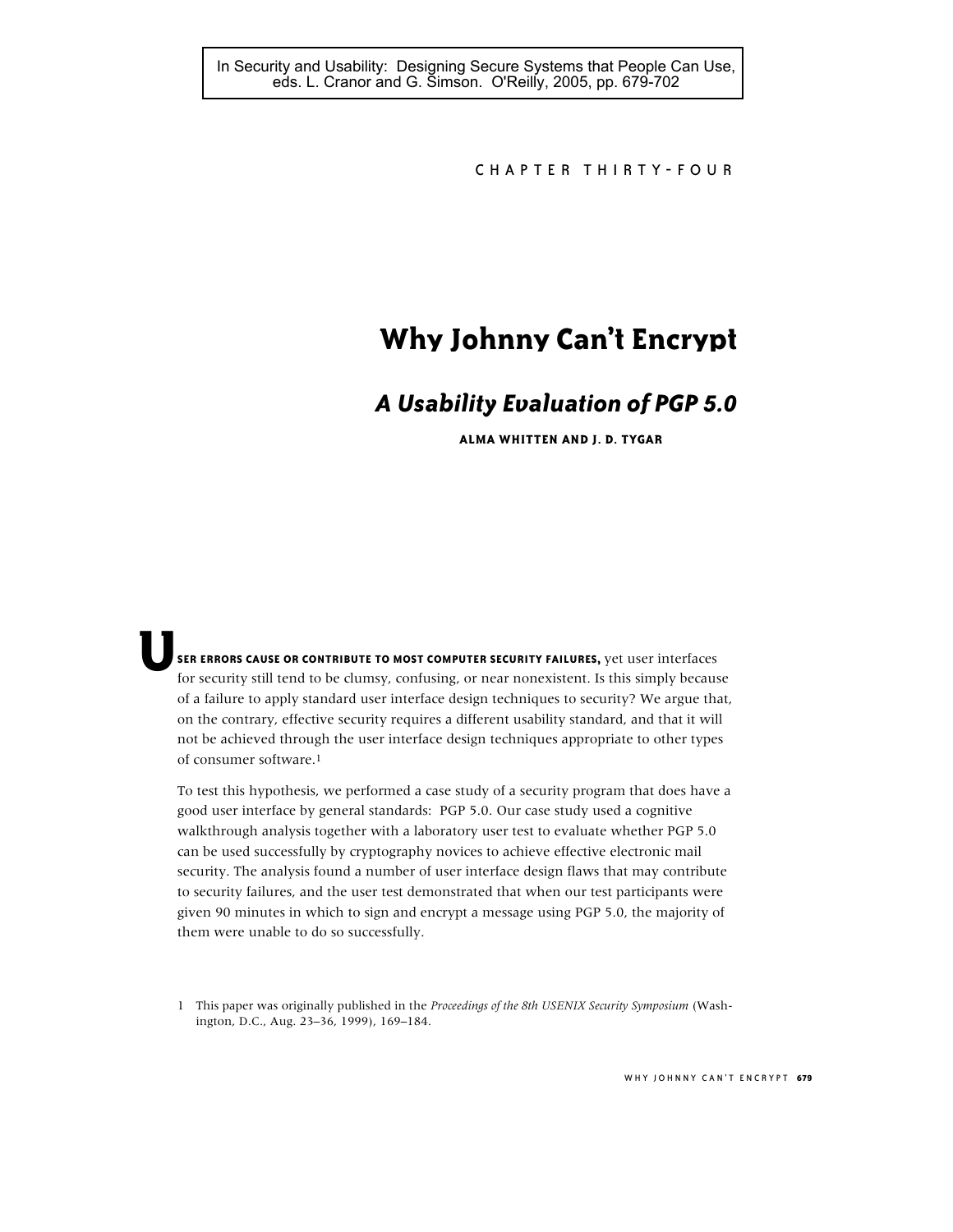We conclude that PGP 5.0 is not usable enough to provide effective security for most computer users, despite its attractive graphical user interface, supporting our hypothesis that user interface design for effective security remains an open problem. We close with a brief description of our continuing work on the development and application of user interface design principles and techniques for security.

# **Introduction**

Security mechanisms are effective only when used correctly. Strong cryptography, provably correct protocols, and bug-free code will not provide security if the people who use the software forget to click on the Encrypt button when they need privacy, give up on a communication protocol because they are too confused about which cryptographic keys they need to use, or accidentally configure their access control mechanisms to make their private data world readable. Problems such as these are already quite serious: at least one researcher, Matt Bishop,2 has claimed that configuration errors are the probable cause of more than 90% of all computer security failures. Because average citizens are now increasingly encouraged to make use of networked computers for private transactions, the need to make security manageable for even untrained users has become critical.3, 4

This is inescapably a user interface design problem. Legal remedies, increased automation, and user training provide only limited solutions. Individual users may not have the resources to pursue an attacker legally, and may not even realize that an attack took place. Automation may work for securing a communications channel, but not for setting an access control policy when a user wants to share some files and not others. Employees can be required to attend training sessions, but home computer users cannot.

Why, then, is there such a lack of good user interface design for security? Are existing general user interface design principles adequate for security? To answer these questions, we must first understand what kind of usability security requires in order to be effective. In this chapter, we offer a specific definition of usability for security, and identify several significant properties of security as a problem domain for user interface design. The design priorities required to achieve usable security, and the challenges posed by the properties we discuss, are significantly different from those of general consumer software. We therefore suspect that making security usable will require the development of domain-specific user interface design principles and techniques.

To investigate further, we looked to existing software to find a program that was representative of the best current user interface design for security, an exemplar of general user interface design as applied to security software. By performing a detailed

- 2 Matt Bishop, *UNIX Security: Threats and Solutions*, presentation to SHARE 86.0 (March 1996).
- 3 "The End of Privacy," *The Economist* (May 1, 1999), 21–23.
- 4 Stephen Kent, "Security," *More Than Screen Deep: Toward Every-Citizen Interfaces to the Nation's Information Infrastructure* (Washington, D.C.: National Academy Press, 1997).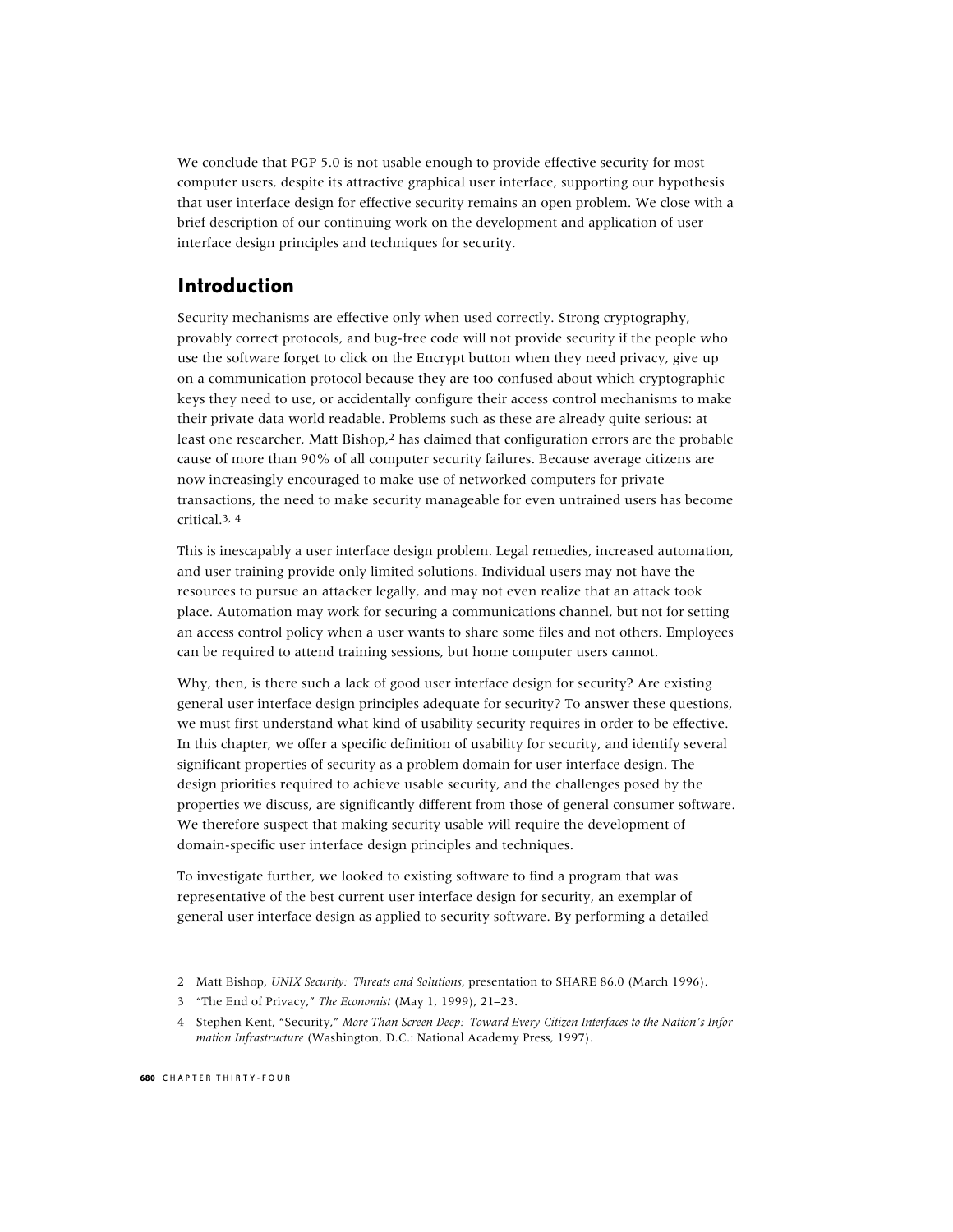case study of the usability of such a program, focusing on the impact of usability issues on the effectiveness of the security the program provides, we were able to get valuable results on several fronts. First, our case study serves as a test of our hypothesis that user interface design standards appropriate for general consumer software are not sufficient for security. Second, good usability evaluation for security is itself something of an open problem, and our case study discusses and demonstrates the evaluation techniques that we found to be most appropriate. Third, our case study provides real data on which to base our priorities and insights for research into better user interface design solutions, both for the specific program in question and for the domain of security in general.

We chose PGP 5.05, 6, 7 as the best candidate subject for our case study. Its user interface appears to be reasonably well designed by general consumer software standards, and its marketing literature<sup>8</sup> indicates that effort was put into the design, stating that the "significantly improved graphical user interface makes complex mathematical cryptography accessible for novice computer users." Furthermore, because public key management is an important component of many security systems being proposed and developed today, the problem of how to make the functionality in PGP usable enough to be effective is widely relevant.

We began by deriving a specific usability standard for PGP from our general usability standard for security. In evaluating PGP 5.0's usability against that standard, we chose to employ two separate evaluation methods: a direct analysis technique called cognitive walkthrough,<sup>9</sup> and a laboratory user test.<sup>10</sup> The two methods have complementary strengths and weaknesses. User testing produces more objective results, but is necessarily limited in scope; direct analysis can consider a wider range of possibilities and factors, but is inherently subjective. The sum of the two methods produces a more exhaustive evaluation than either could alone.

We present a point-by-point discussion of the results of our direct analysis, followed by a brief description of our user test's purpose, design, and participants, and then a compact

- 5 At the time of this writing, PGP 6.0 has recently been released. Some points raised in our case study may not apply to this newer version; however, this does not significantly diminish the value of PGP 5.0 as a subject for usability analysis. Also, our evaluation was performed using the Apple Macintosh version, but the user interface issues we address are not specific to a particular operating system and are equally applicable to Unix and Windows security software. [Note added in July 2005: Since the original 1999 publication of our paper, PGP has been substantionally modified. The current version of PGP shipping is PGP Desktop 9.0.]
- 6 Simson Garfinkel, *PGP: Pretty Good Privacy* (Sebastopol, CA: O'Reilly Media, 1995).
- 7 Pretty Good Privacy, Inc., *User's Guide for PGP for Personal Privacy*, Version 5.0 for the Mac OS. Packaged with software, 1997.
- 8 Jeffrey Rubin, *Handbook of Usability Testing: How to Plan, Design, and Conduct Effective Tests* (New York: John Wiley & Sons, Inc., 1994).
- 9 Cathleen Wharton, John Rieman, Clayton Lewis, and Peter Polson, "The Cognitive Walkthrough Method: A Practioner's Guide," *Usability Inspection Methods* (New York: John Wiley & Sons, Inc., 1994).
- 10 Rubin.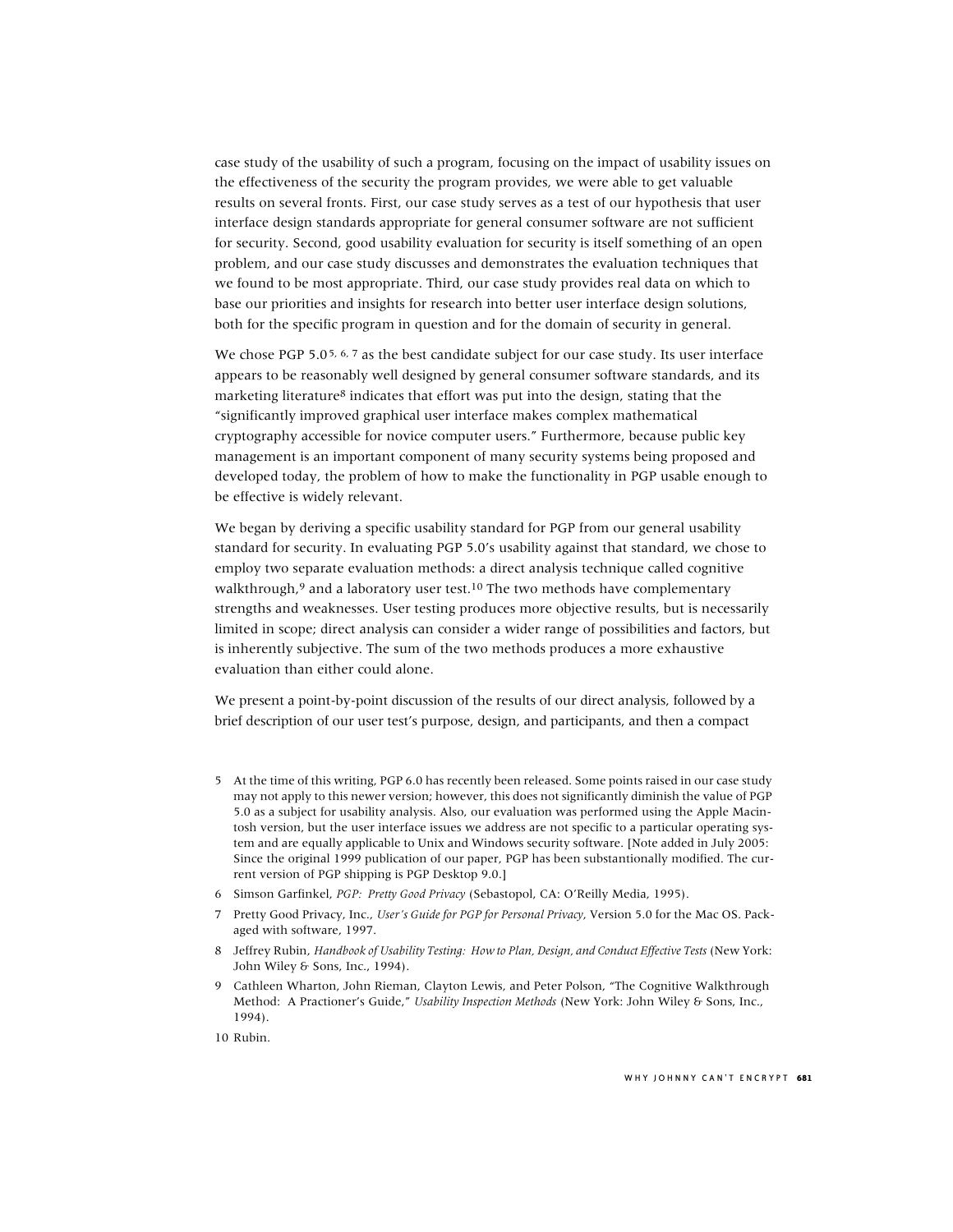discussion of the user test results. A more detailed presentation of this material, including user test transcript summaries, may be found in Whitten and Tygar.<sup>11</sup>

Based on the results of our evaluation, we conclude that PGP 5.0's user interface does not come even reasonably close to achieving our usability standard—it does not make public key encryption of electronic mail manageable for average computer users. This, along with much of the detail from our evaluation results, supports our hypothesis that security-specific user interface design principles and techniques are needed. In our continuing work, we are using our usability standard for security, the observations made in our direct analysis, and the detailed findings from our user test as a basis from which to develop and apply appropriate design principles and techniques.

# **Understanding the Problem**

Before describing the user test, we provide a specific definition of usability for security, identify the key properties of security as a problem domain for user interface design, and define a usability standard for PGP.

### **Defining Usability for Security**

Usability necessarily has different meanings in different contexts. For some, efficiency may be a priority; for others, learnability; for still others, flexibility. In a security context, our priorities must be whatever is needed in order for the security to be used effectively. We capture that set of priorities in the following definition:

**Definition: Security software is usable if the people who are expected to use it:**

- •**Are reliably made aware of the security tasks they need to perform**
- •**Are able to figure out how to successfully perform those tasks**
- •**Don't make dangerous errors**
- •**Are sufficiently comfortable with the interface to continue using it**

#### **Problematic Properties of Security**

Security has some inherent properties that make it a difficult problem domain for user interface design. Design strategies for creating usable security will need to take these properties explicitly into account, and generalized user interface design does not do so. We describe five such properties here; it is possible that there are others that we have not yet identified.

1. The unmotivated user property

Security is usually a secondary goal. People do not generally sit down at their computers wanting to manage their security; rather, they want to send email, browse web pages, or download software, and they want security in place to protect them

11 Alma Whitten and J. D. Tygar, *Usability of Security: A Case Study*, Carnegie Mellon University School of Computer Science Technical Report CMU-CS-98-155 (Dec. 1998).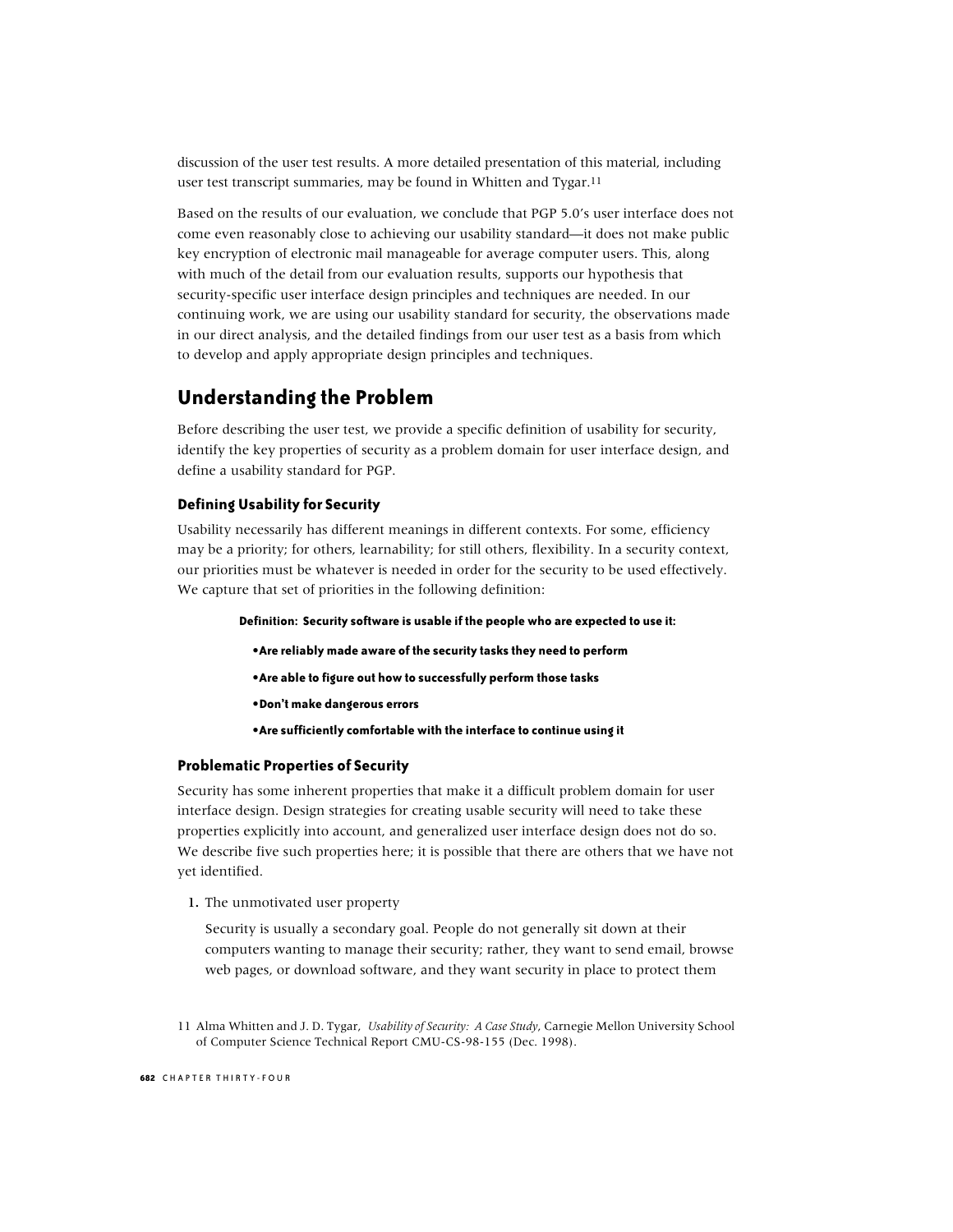while they do those things. It is easy for people to put off learning about security, or to optimistically assume that their security is working, while they focus on their primary goals. Designers of user interfaces for security should not assume that users will be motivated to read manuals or go looking for security controls that are designed to be unobtrusive. Furthermore, if security is too difficult or annoying, users may give up on it altogether.

2. The abstraction property

Computer security management often involves security policies, which are systems of abstract rules for deciding whether to grant access to resources. The creation and management of such rules is an activity that programmers take for granted, but that may be alien and unintuitive to many members of the wider user population. User interface design for security will need to take this into account.

3. The lack of feedback property

The need to prevent dangerous errors makes it imperative to provide good feedback to the user, but providing good feedback for security management is a difficult problem. The state of a security configuration is usually complex, and attempts to summarize it are not adequate. Furthermore, the correct security configuration is the one that does what the user "really wants," and because only the user knows what that is, it is hard for security software to perform much useful error checking.

4. The barn door property

The proverb about the futility of locking the barn door after the horse is gone is descriptive of an important property of computer security: once a secret has been left accidentally unprotected, even for a short time, there is no way to be sure that it has not already been read by an attacker. Because of this, user interface design for security needs to place a very high priority on making sure users understand their security well enough to keep from making potentially high-cost mistakes.

5. The weakest link property

It is well known that the security of a networked computer is only as strong as its weakest component. If a cracker can exploit a single error, the game is up. This means that users need to be guided to attend to all aspects of their security, not left to proceed through random exploration as they might with a word processor or a spreadsheet.

### **A Usability Standard for PGP**

People who use email to communicate over the Internet need security software that allows them to do so with privacy and authentication. The documentation and marketing literature for PGP presents it as a tool intended for that use by this large, diverse group of people, the majority of whom are not computer professionals. Referring back to our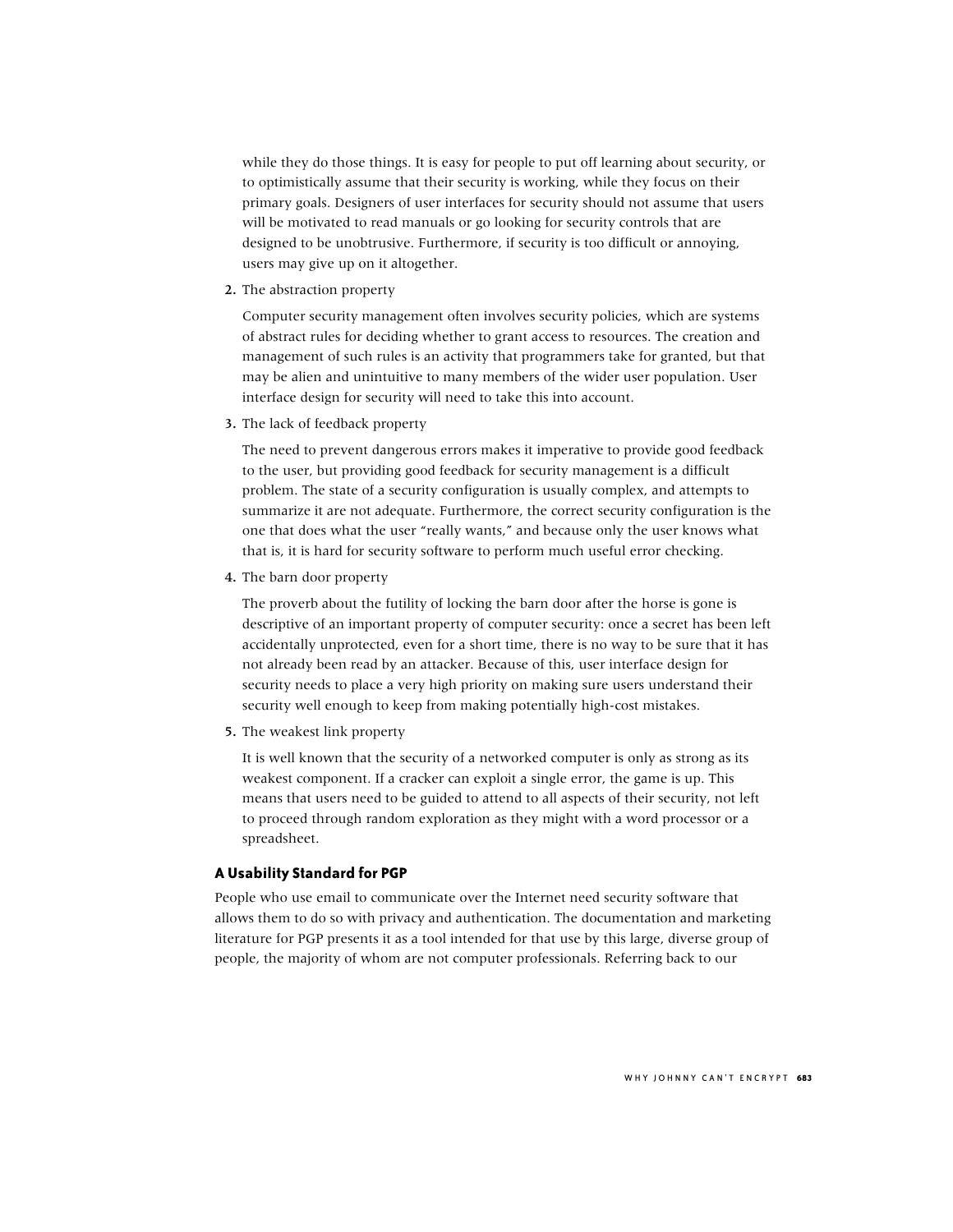general definition of usability for security, we derived the following question on which to focus our evaluation:

**If an average user of email feels the need for privacy and authentication, and acquires PGP with that purpose in mind, will PGP's current design allow that person to realize what needs to be done, figure out how to do it, and avoid dangerous errors, without becoming so frustrated that he decides to give up on using PGP after all?**

Stating the question in more detail, we want to know whether that person will, at minimum:

- Understand that privacy is achieved by encryption, and figure out how to encrypt email and how to decrypt email received from other people
- Understand that authentication is achieved through digital signatures, and figure out how to sign email and how to verify signatures on email from other people
- Understand that in order to sign email and allow other people to send him encrypted email, a key pair must be generated, and figure out how to do so
- Understand that in order to allow other people to verify his signature and to send him encrypted email, he must publish his public key, and figure out some way to do so
- Understand that in order to verify signatures on email from other people and send encrypted email to other people, he must acquire those people's public keys, and figure out some way to do so
- Manage to avoid such dangerous errors as accidentally failing to encrypt, trusting the wrong public keys, failing to back up his private keys, and forgetting his passphrases
- Be able to succeed at all of this within a few hours of reasonably motivated effort

This is a minimal list of items that are essential for correct use of PGP. It does not include such important tasks as having other people sign the public key, signing other people's public keys, revoking the public key and publicizing the revocation, or evaluating the authenticity of a public key based on accompanying signatures and making use of PGP's built-in mechanisms for such evaluation.

# **Evaluation Methods**

We chose to evaluate PGP's usability through two methods: an informal cognitive walkthrough12 in which we reviewed PGP's user interface directly and noted aspects of its design that failed to meet the usability standard described in the preceding section, and a user test<sup>13</sup> performed in a laboratory with test participants selected to be reasonably representative of the general population of email users. The strengths and weaknesses inherent in each of the two methods made them useful in quite different ways, and it

12 Wharton. 13 Rubin.

**684** CHAPTER THIRTY-FOUR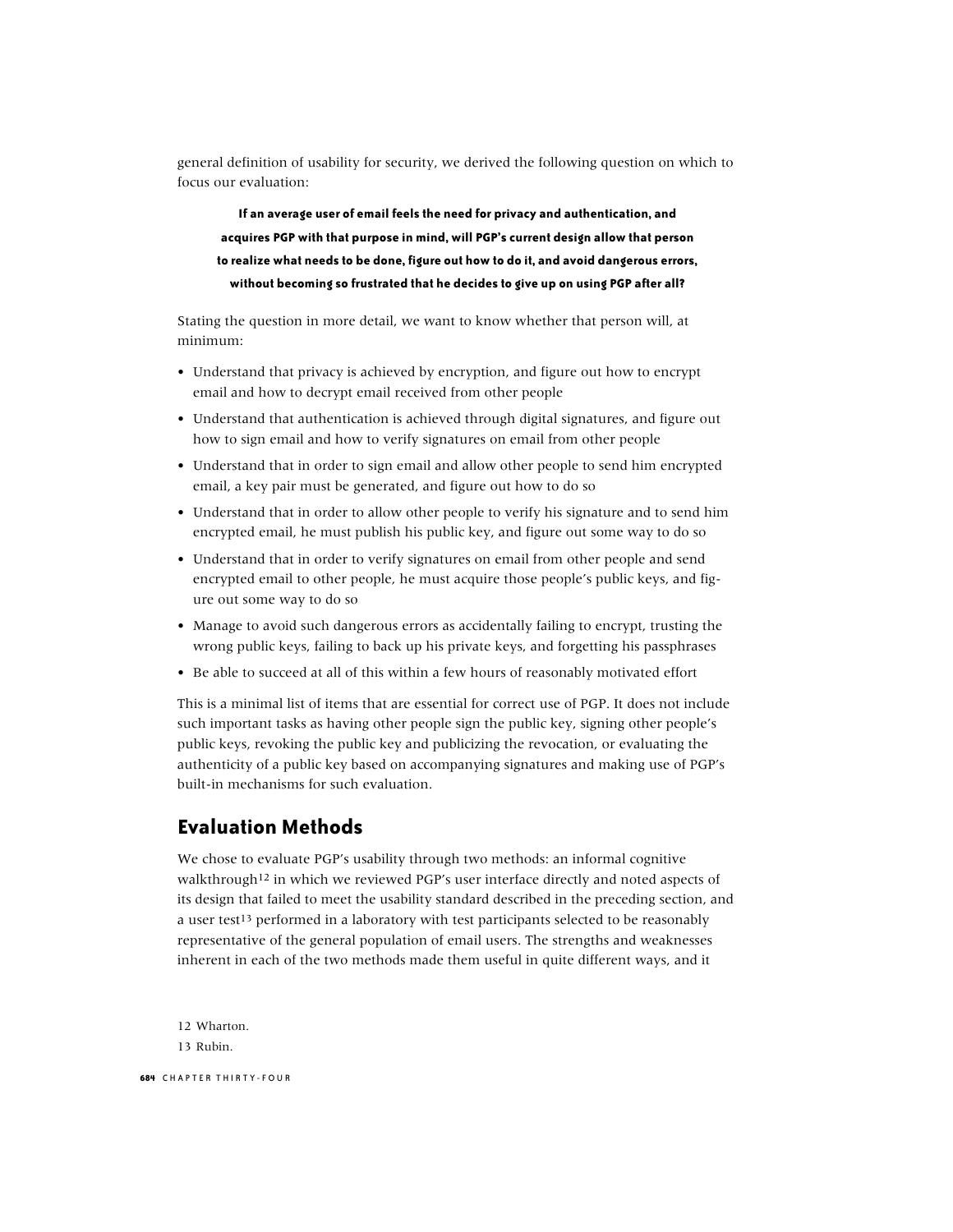was more realistic for us to view them as complementary evaluation strategies<sup>14</sup> than to attempt to use the laboratory test to directly verify the points raised by the cognitive walkthrough.

*Cognitive walkthrough* is a usability evaluation technique modeled after the software engineering practice of code walkthroughs. To perform a cognitive walkthrough, the evaluators step through the use of the software as if they were novice users, attempting to mentally simulate what they think the novices' understanding of the software would be at each point, and looking for probable errors and areas of confusion. As an evaluation tool, cognitive walkthrough tends to focus on the learnability of the user interface (as opposed to, say, the efficiency), and as such it is an appropriate tool for evaluating the usability of security.

Although our analysis is most accurately described as a cognitive walkthough, it also incorporated aspects of another technique, *heuristic evaluation*.15 In this technique, the user interface is evaluated against a specific list of high-priority usability principles; our list of principles is comprised by our definition of usability for security (in the section "Defining Usability for Security") and its restatement specifically for PGP (in the section "A Usability Standard for PGP"). Heuristic evaluation is ideally performed by people who are "double experts," highly familiar both with the application domain and with usability techniques and requirements (including an understanding of the skills, mindset, and background of the people who are expected to use the software). Our evaluation draws on our experience as security researchers and on additional background in training and tutoring novice computer users, as well as in theater, anthropology, and psychology.

Some of the same properties that make the design of usable security a difficult and specialized problem also make testing the usability of security a challenging task. To conduct a user test, we must ask the participants to use the software to perform some task that will include the use of the security. If, however, we prompt them to perform a security task directly, when in real life they might have had no awareness of that task, then we have failed to test whether the software is designed well enough to give them that awareness when they need it. Furthermore, to test whether they are able to figure out how to use the security when they want it, we must make sure that the test scenario gives them some secret that they consider worth protecting, comparable to the value we expect them to place on their own secrets in the real world. Designing tests that take these requirements adequately into account is something that must be done carefully, and with the exception of some work on testing the effectiveness of warning labels,  $16$  we have found little existing material on user testing that addresses similar concerns.

- 15 Jakob Nielsen, "Heuristic Evaluation," *Usability Inspection Methods* (New York: John Wiley & Sons, Inc., 1994).
- 16 M. S. Wogalter and S. L. Young, "Enhancing Warning Compliance Through Alternative Product Label Designs," *Applied Ergonomics* 25 (1994), 3–57.

<sup>14</sup> B. E. John, and M. M. Mashyna, "Evaluating a Multimedia Authoring Tool with Cognitive Walkthrough and Think-Aloud User Studies," *Journal of the American Society of Information Science* 48:9, 1997.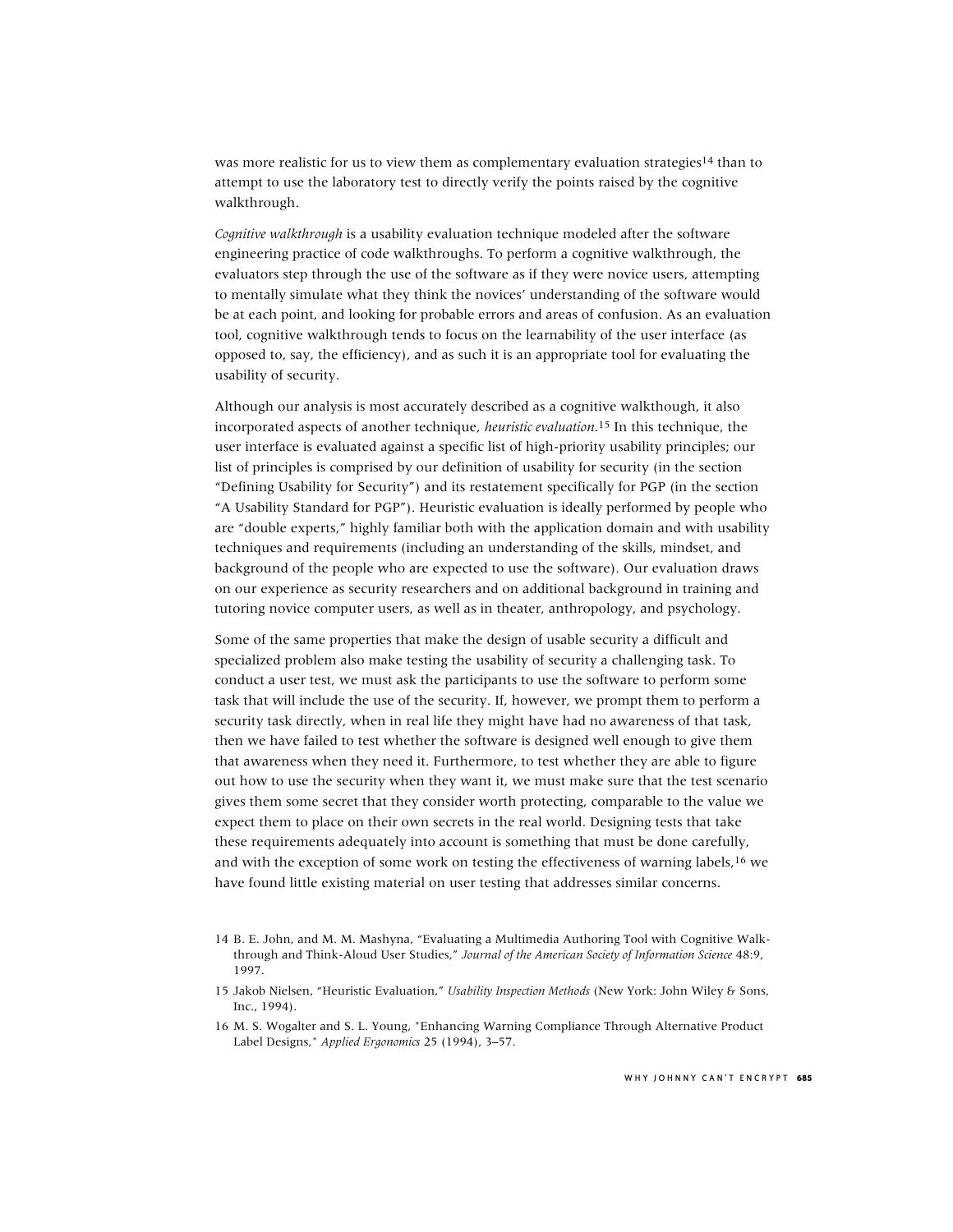# **Cognitive Walkthrough**

Because this chapter is intended for a security audience and is subject to space limitations, we present the results of our cognitive walkthrough in summary form, focusing on the points that are most relevant to security risks.

### **Visual Metaphors**

The metaphor of *keys* is built into cryptologic terminology, and PGP's user interface relies heavily on graphical depictions of keys and locks. The PGPtools display, shown in Figure 34-1, offers four buttons to the user, representing four operations: Encrypt, Sign, Encrypt & Sign, and Decrypt/Verify, plus a fifth button for invoking the PGPkeys application. The graphical labels on these buttons indicate the encryption operation with an icon of a sealed envelope that has a metal loop on top to make it look like a closed padlock and, for the decryption operation, an icon of an open envelope with a key inserted at the bottom. Even for a novice user, these appear to be straightforward visual metaphors that help make the use of keys to encrypt and decrypt an intuitive concept.



#### *FIGURE 34-1* **.** *PGPtools display*

Still more helpful, however, would be an extension of the metaphor to distinguish between public keys for encryption and private keys for decryption; normal locks use the same key to lock and unlock, and the key metaphor will lead people to expect the same for encryption and decryption if it is not visually clarified in some way. Faulty intuition in this case may lead them to assume that they can always decrypt anything they have encrypted, an assumption that may have upsetting consequences. Different icons for public and private keys, perhaps drawn to indicate that they fit together like puzzle pieces, might be an improvement.

*Signatures* are another metaphor built into cryptologic terminology, but the icon of the blue quill pen that is used to indicate signing is problematic. People who are not familiar with cryptography probably know that quills are used for signing, and will recognize that the picture indicates the signature operation, but what they also need to understand is that they are using their private keys to generate signatures. The quill pen icon, which has nothing keylike about it, will not help them understand this and may even lead them to think that, along with the key objects that they use to encrypt, they also have quill pen objects that they use to sign. Quill pen icons encountered elsewhere in the program may be taken to be those objects, rather than the signatures that they are actually intended to represent. A better icon design might keep the quill pen to represent signing, but modify it to show a private key as the nib of the pen, and use some entirely different icon for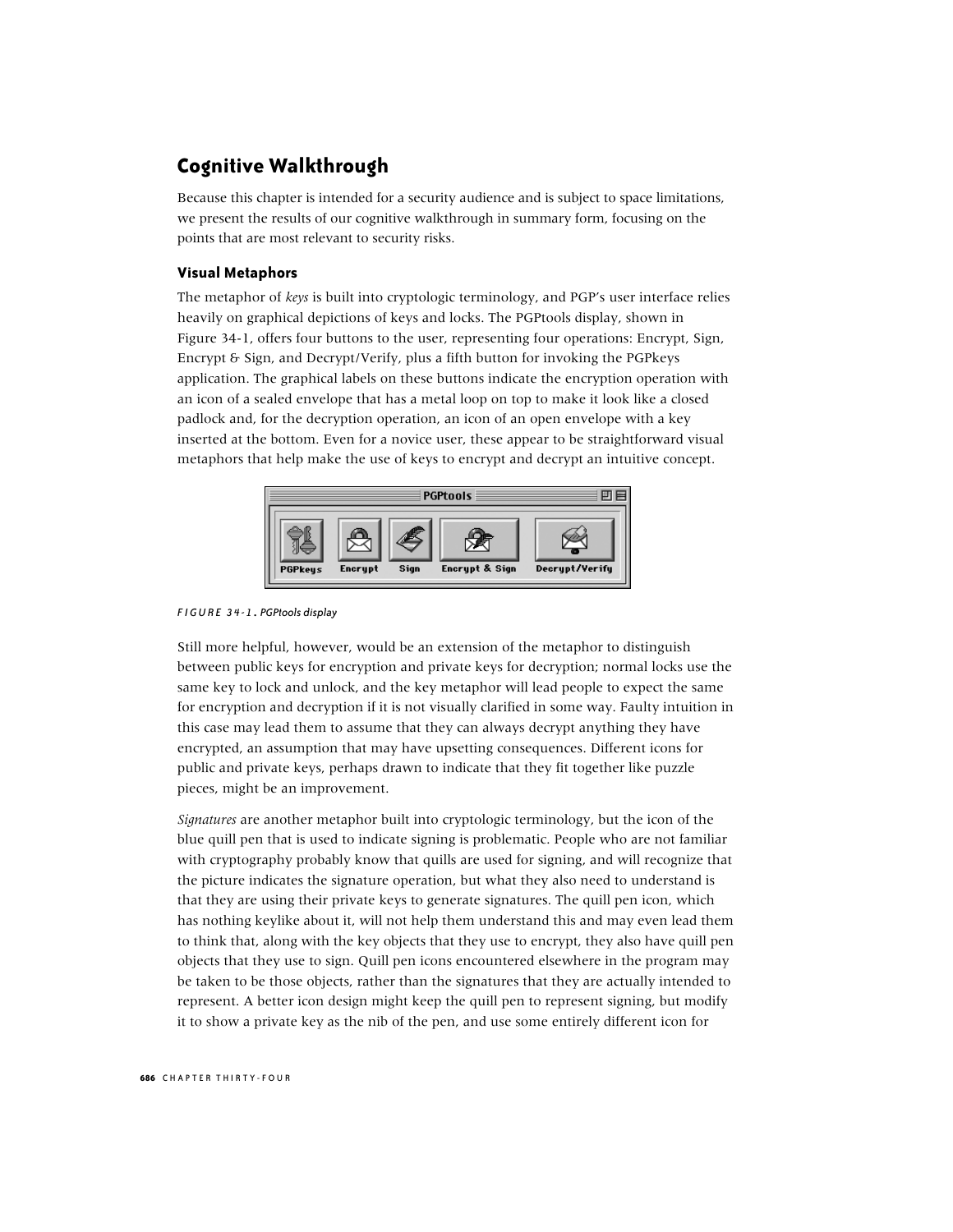signatures, perhaps something that looks more like a bit of inked handwriting and incorporates a keyhole shape.

Signature verification is not represented visually, which is a shame because it would be easy for people to overlook it altogether. The single button for Decrypt/Verify, labeled with an icon that only evokes decryption, could easily lead people to think that "verify" just means "verify that the decryption occurred correctly." Perhaps an icon that showed a private key unlocking the envelope and a public key unlocking the signature inside could suggest a much more accurate model to the user, while still remaining simple enough to serve as a button label.

### **Different Key Types**

Originally, PGP used the popular RSA algorithm for encryption and signing. PGP 5.0 uses the Diffie-Hellman/DSS algorithms. The RSA and Diffie-Hellman/DSS algorithms use correspondingly different types of keys. The makers of PGP would prefer to see all the users of their software switch to use of Diffie-Hellman/DSS, but have designed PGP 5.0 to be backward compatible and to handle existing RSA keys when necessary. The lack of forward compatibility, however, can be a problem: if a file is encrypted for several recipients, some of whom have RSA keys and some of whom have Diffie-Hellman/DSS keys, the recipients who have RSA keys will not be able to decrypt it unless they have upgraded to PGP 5.0; similarly, those recipients will not be able to verify signatures created with Diffie-Hellman/DSS without a software upgrade.

PGP 5.0 alerts its users to this compatibility issue in two ways. First, it uses different icons to depict the different key types: a blue key with an old-fashioned shape for RSA keys, and a brass key with a more modern shape for Diffie-Hellman/DSS keys, as shown in Figure 34-2. Second, when users attempt to encrypt documents using mixed key types, a warning message is displayed to tell them that recipients who have earlier versions of PGP may not be able to decrypt these documents.

| <b>PGPkeys</b> |                                                           |          |       |                 |             | 回目 |  |
|----------------|-----------------------------------------------------------|----------|-------|-----------------|-------------|----|--|
|                | <b>PGPkeys</b>                                            |          |       |                 |             |    |  |
|                | <b>Name</b>                                               | Validity | Trust | <b>Creation</b> | <b>Size</b> |    |  |
| ᇰ              | Alma Whitten <alma@cs.cmu.edu></alma@cs.cmu.edu>          |          |       | 9/24/98         | 1024/2048   |    |  |
| ᇰ              | IУ<br>Alma Whitten <alma@cs.cmu.edu></alma@cs.cmu.edu>    |          |       |                 |             |    |  |
|                | Alma Whitten <alma@cs.cmu.edu></alma@cs.cmu.edu>          |          |       | 9/24/98         |             |    |  |
| ▷              | Om Bill Blanke <wjb@pgp.com></wjb@pgp.com>                |          |       | 5/14/97         | 1024/4096   |    |  |
| ▷              | One Brett A. Thomas <bat@pgp.com></bat@pgp.com>           |          |       | 5/19/97         | 1024/2048   |    |  |
|                | Jason Bobier <jason@pgp.com></jason@pgp.com>              |          |       | 6/4/97          | 1024/2059   |    |  |
| ⋗              | De Jeff Harrell <jeff@pgp.com></jeff@pgp.com>             |          |       | 5/20/97         | 1024/2048   |    |  |
|                | On Jeffrey I. Schiller <jis@mit.edu></jis@mit.edu>        |          |       | 8/27/94         | 1024        |    |  |
| ▷              | <sup>10</sup> jude shabry <jude@pgp.com></jude@pgp.com>   |          |       | 6/9/97          | 1024/2048   |    |  |
| ▷              | Om Lloyd L. Chambers <lloyd@pgp.com></lloyd@pgp.com>      |          |       | 5/20/97         | 1024/4096   |    |  |
|                | The Mark B. Elrod <elrod@pgp.com></elrod@pgp.com>         |          |       | 6/4/97          | 1024/2048   |    |  |
| ▷              | <sup>the Mark H.</sup> Weaver <mhw@pqp.com></mhw@pqp.com> |          |       | 6/10/97         | 1024/2048   |    |  |

*FIGURE 34-2* **.** *PGPkeys display*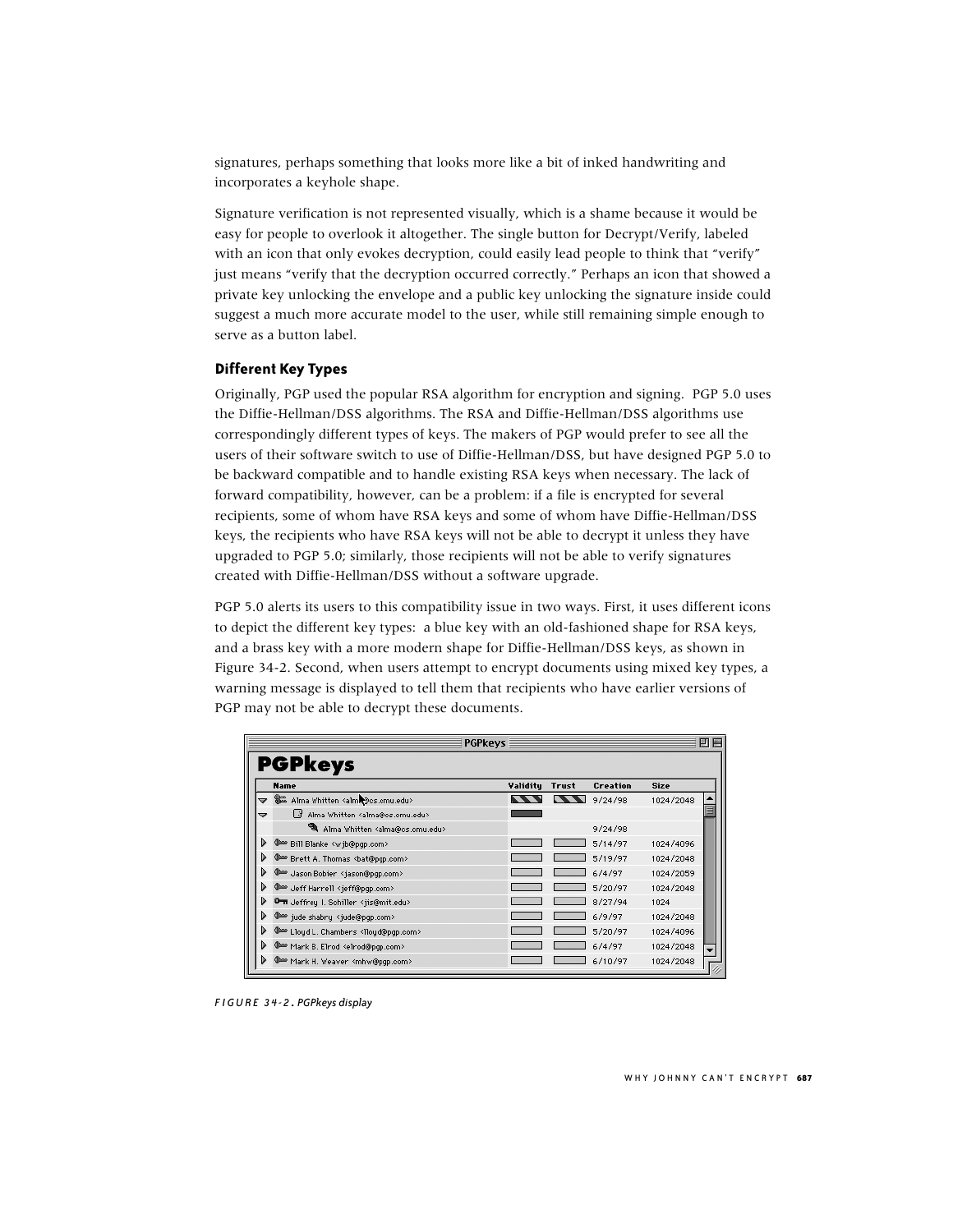Unfortunately, information about the meaning of the blue and brass key icons is difficult to find, requiring users either to go looking through the 132-page manual, or to figure it out based on the presence of other key type data. Furthermore, other than the warning message encountered during encryption, explanation of why the different key types are significant (in particular, the risk of forward compatibility problems) is given only in the manual. Double-clicking on a key pops up a Key Properties window, which would be a good place to provide a short message about the meaning of the blue or brass key icon and the significance of the corresponding key type.

It is most important for the user to pay attention to the key types when choosing a key for message encryption, because that is when mixed key types can cause compatibility problems. However, PGP's dialog box (see Figure 34-3) presents the user with the metaphor of choosing people (recipients) to receive the message, rather than keys with which to encrypt the message. This is not a good design choice, not only because the human head icons obscure the key type information, but also because people may have multiple keys, and it is counterintuitive for the dialog to display multiple versions of a person rather than the multiple keys that person owns.



*FIGURE 34-3* **.** *PGP dialog box*

#### **Key Server**

Key servers are publicly accessible (via the Internet) databases in which anyone can publish a public key joined to a name. PGP is set to access a key server at MIT by default, but others are available, most of which are kept up-to-date as mirrors of each other. PGP offers three key server operations to the user under the Keys pull-down menu shown in Figure 34-4: Get Selected Key, Send Selected Key, and Find New Keys. The first two of those simply connect to the key server and perform the operation. The third asks the user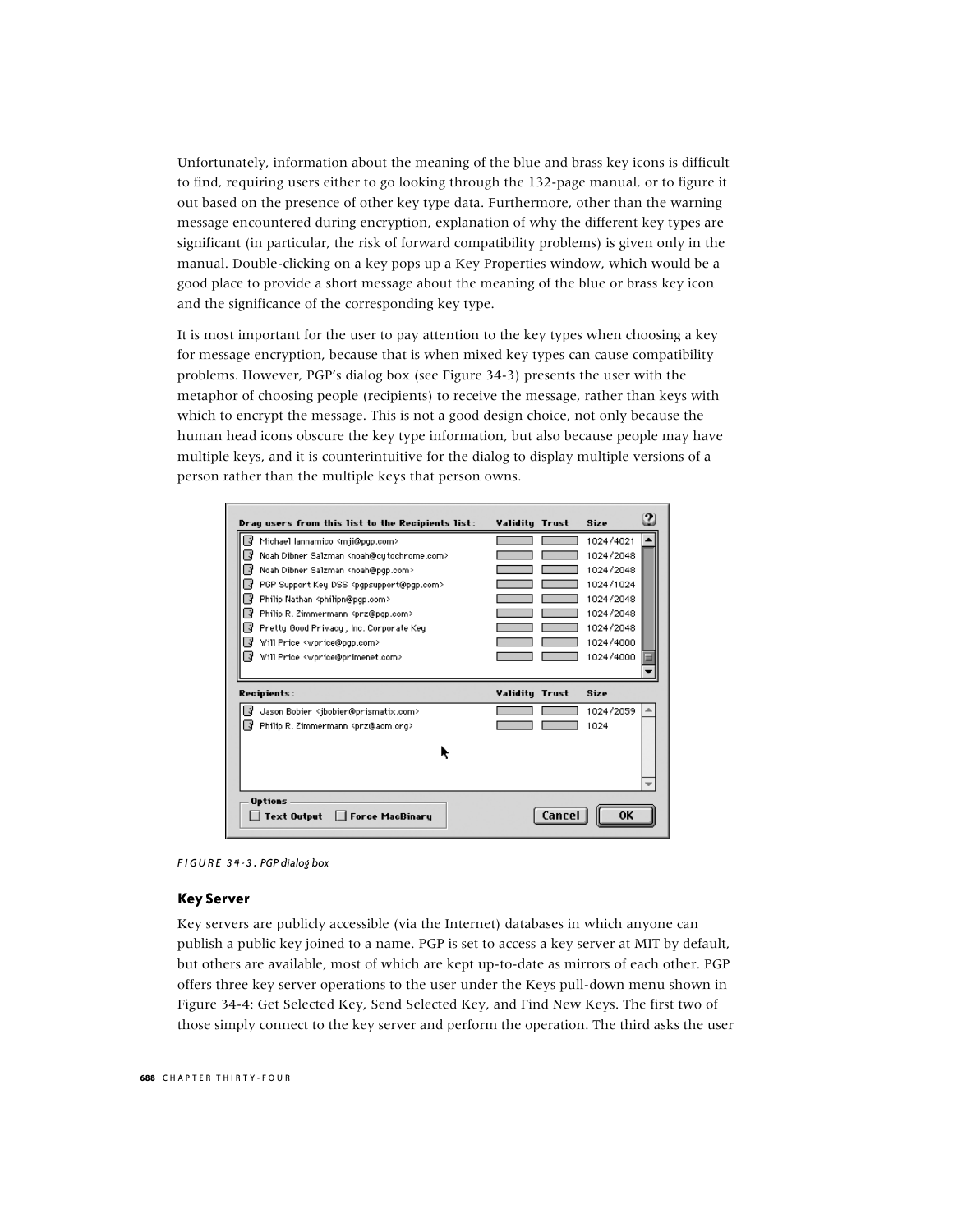to type in a name or email address to search for, connects to the key server and performs the search, and then tells the user how many keys were returned as a result, asking whether to add them to the user's key ring.



*FIGURE 34-4* **.** *Keys pull-down menu*

The first problem we find with this presentation of the key server is that users may not realize that it exists, because there is no representation of it in the top level of the PGPkeys display. Putting the key server operations under a Key Server pull-down menu would be a better design choice, especially as it is worthwhile to encourage the user to make a mental distinction between operations that access remote machines and those that are purely local. We also think that it should be made clearer that a remote machine is being accessed, and that the identity of the remote machine should be displayed. Often the "connecting—receiving data—closing connection" series of status messages that PGP displayed flashed by almost too quickly to be read.

At present, PGPkeys keeps no records of key server accesses. There is nothing to show whether a key has been sent to a key server, or when a key was fetched or last updated, and from which key server the key was fetched or updated. This is information that might be useful to the user for key management and for verifying that key server operations were completed successfully. Adding this record keeping to the information displayed in the Key Properties window would improve PGP.

*Key revocation*, in which a certificate is published to announce that a previously published public key should no longer be considered valid, generally implies the use of the key server to publicize the revocation. PGP's key revocation operation does not send the resulting revocation certificate to the key server, which is probably as it should be, but there is a risk that some users will assume that it does do so, and fail to take that action themselves. A warning that the created revocation certificate has not yet been publicized would be appropriate.

#### **Key Management Policy**

PGP maintains two ratings for each public key in a PGP key ring. These ratings may be assigned by the user or derived automatically. The first of these ratings is *validity*, which is meant to indicate how sure the user is that the key is safe to encrypt with (i.e., that it does belong to the person whose name it is labeled with). A key may be labeled as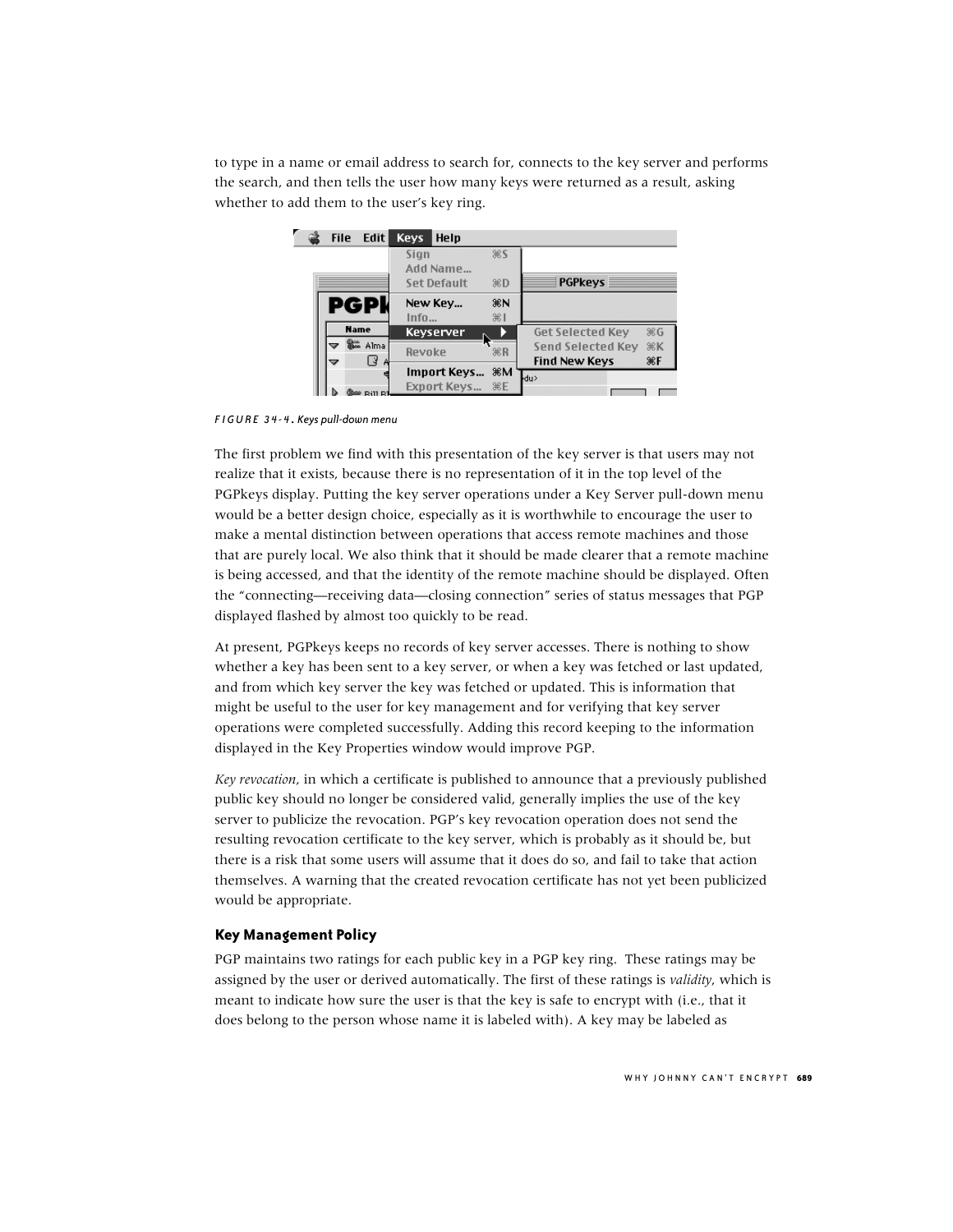completely valid, marginally valid, or invalid. Keys that the user generates are always completely valid. The second of these ratings is *trust*, which indicates how much faith the user has in the key (and, implicitly, the owner of the key) as a certifier of other keys. Similarly, a key may be labeled as completely trusted, marginally trusted, or untrusted, and the user's own keys are always completely trusted.

What users may not realize, unless they read the manual very carefully, is that there is a policy built into PGP that automatically sets the validity rating of a key based on whether it has been signed by a certain number of sufficiently trusted keys. This is dangerous. There is nothing to prevent users from innocently assigning their own interpretations to those ratings and setting them accordingly (especially because "validity" and "trust" have different colloquial meanings), and it is certainly possible that some people might make mental use of the validity rating while disregarding and perhaps incautiously modifying the trust ratings. PGP's ability to automatically derive validity ratings can be useful, but the fact that PGP is doing so needs to be made obvious to the user.

### **Irreversible Actions**

Some user errors are reversible, even if they require some time and effort to reconstruct the desired state. The ones we list here, however, are not, and potentially have unpleasant consequences for the user, who might lose valuable data:

### *Accidentally deleting the private key*

A public key, if deleted, can usually be obtained again from a key server or from its owner. A private key, if deleted and not backed up somewhere, is gone for good, and anything encrypted with its corresponding public key will never be able to be decrypted, nor will the user ever be able to make a revocation certificate for that public key. PGP responds to any attempt to delete a key with the question "Do you really want to delete these items?" This is fine for a public key, but attempts to delete a private key should be met with a warning about the possible consequences.

#### *Accidentally publicizing a key*

Information can only be added to a key server, not removed. A user who is experimenting with PGP may end up generating a number of key pairs that are permanently added to the key server, without realizing that these are permanent entries. It is true that the effect of this can be partially addressed by revoking the keys later (or waiting for them to expire), but this is not a satisfactory solution. First, even if a key is revoked or expired, it remains on the key server. Second, the notions of revocation and expiration are relatively sophisticated concepts: concepts that are likely to be unfamiliar to a novice user. For example, as discussed earlier, the user may accidentally lose the ability to generate a revocation certificate for a key. This is particularly likely for a user who was experimenting with PGP and generating a variety of test keys that he intends to delete. One way to address this problem would be to warn the user when he sends a key to a server that the information being sent will be a permanent addition.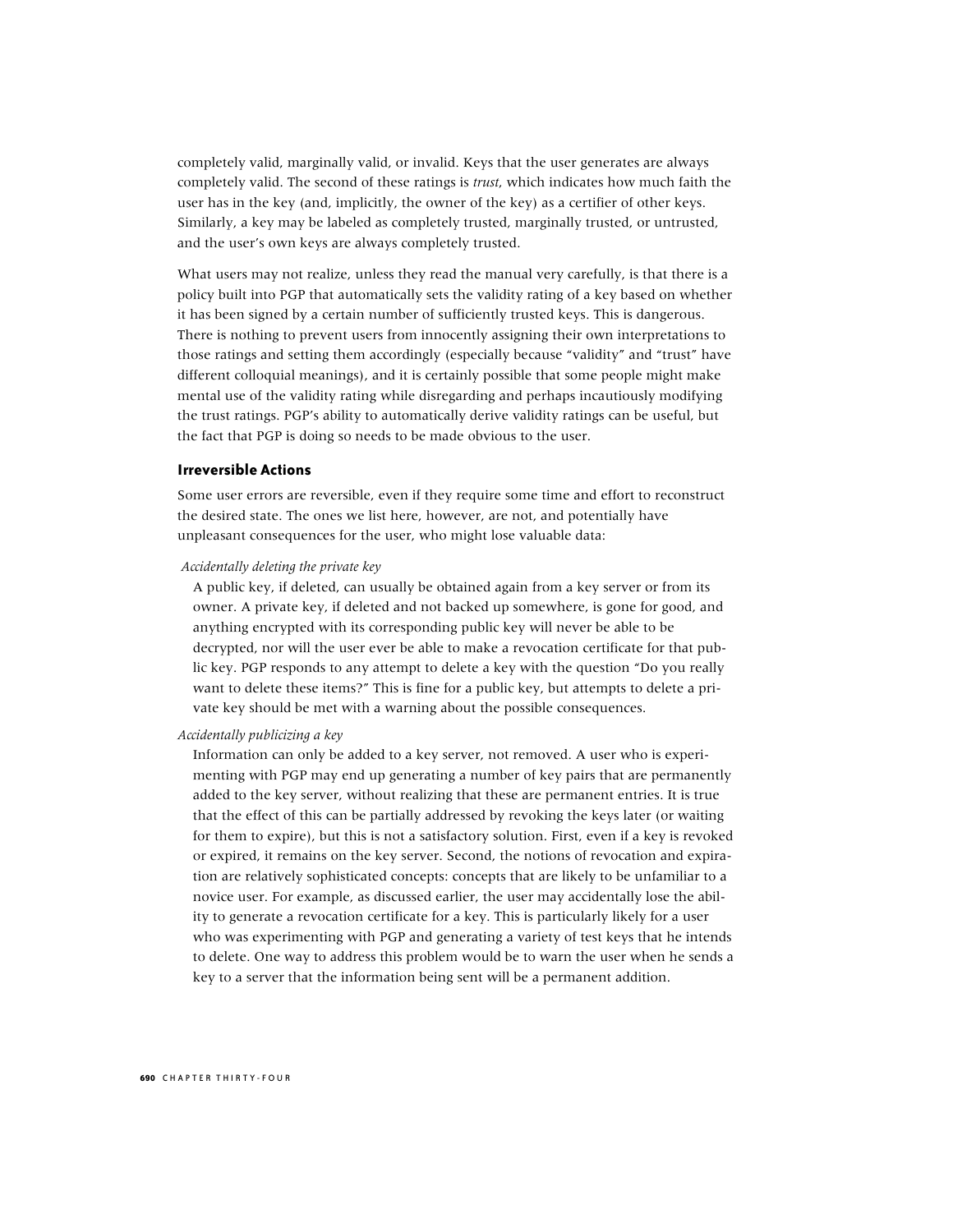### *Accidentally revoking a key*

Once the user revokes a public key, the only way to undo the revocation is to restore the key ring from a backup copy. PGP's warning message for the revocation operation asks "Are you sure you want to revoke this key? Once distributed, others will be unable to encrypt data to this key." This message doesn't warn the user that, even if no distribution has taken place, a previous backup of the key ring will be needed if the user wants to undo the revocation. Also, it may contribute to the misconception that revoking the key automatically distributes the revocation.

#### *Forgetting the passphrase*

PGP suggests that the user make a backup revocation certificate so that if the passphrase is lost, at least the user can still use that certificate to revoke the public key. We agree that this is a useful thing to do, but we also believe that only expert users of PGP will understand what this means and how to go about doing so. Under PGP's current design, this requires the user to create a backup of the key ring, revoke the public key, create another backup of the key ring that has the revoked key, and then restore the key ring from the original backup.

#### *Failing to back up the key rings*

We see two problems with the way the mechanism for backing up the key rings is presented. First, the user is not reminded to back up the key rings until he exits PGPkeys; it would be better to remind as soon as keys are generated, so as not to risk losing them to a system crash. Second, although the reminder message tells the user that it is important to back up the keys to some medium other than the main hard drive, the dialog box for backing up presents the main PGP folder as a default backup location. Because most users will just click the OK button and accept the default, this is not a good design.

### **Consistency**

When PGP is in the process of encrypting or signing a file, it presents the user with a status message that says it is currently "encoding." It would be better to say "encrypting" or "signing" because seeing terms that explicitly match the operations being performed helps to create a clear mental model for the user, and introducing a third term may confuse the user into thinking there is a third operation taking place. We recognize that the use of the term "encoding" here may simply be a programming error and not a design choice per se, but we think this is something that should be caught by usability-oriented product testing.

#### **Too Much Information**

In previous implementations of PGP, the supporting functions for key management (creating key rings, collecting other people's keys, constructing a *web of trust*) tended to overshadow PGP's simpler primary functions, signing and encryption. PGP 5.0 separates these functions into two applications: PGPkeys for key management, and PGPtools for signing and encryption. This cleans up what was previously a rather jumbled collection of primary and supporting functions, and gives the user a nice simple interface to the primary functions. We believe, however, that the PGPkeys application still presents the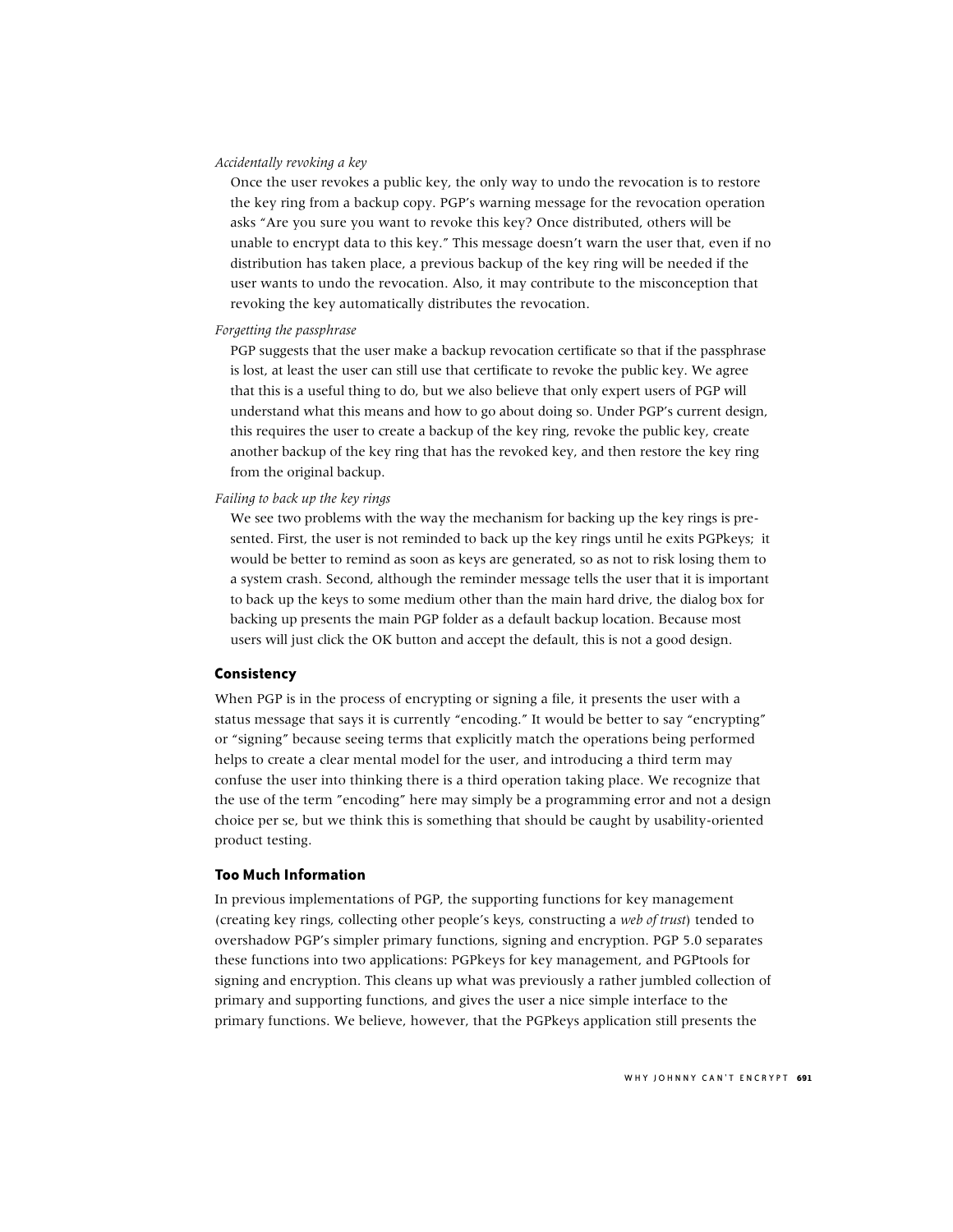user with far too much information to make sense of, and that it needs to do a better job of distinguishing between basic, intermediate, and advanced levels of key management activity so as not to overwhelm its users.

Currently, the PGPkeys display (see Figure 34-2) always shows the following information for each key on the user's key ring: owner's name, validity, trust level, creation date, and size. The key type is also indicated by the choice of icon, and the user can toggle the display of the signatures on each key. This is a lot of information, and there is nothing to help the user figure out which parts of the display are the most important to pay attention to. We think that this will cause users to fail to recognize data that is immediately relevant, such as the key type; that it will increase the chances that they will assign wrong interpretations to some of the data, such as trust and validity; and that it will add to making users feel overwhelmed and uncertain that they are managing their security successfully.

We believe that, realistically, the vast majority of PGP's users will be moving from sending all of their email in plain text to using simple encryption when they email something sensitive, and that they will be inclined to trust all the keys they acquire, because they are looking for protection against eavesdroppers and not against the sort of attack that would try to trick them into using false keys A better design of PGPkeys would have an initial display configuration that concentrated on giving the user the correct model of the relationship between public and private keys, the significance of key types, and a clear understanding of the functions for acquiring and distributing keys. Removing the validity, trust level, creation date, and size from the display would free up screen area for this, and would help the user focus on understanding the basic model well. Some security experts may find the downplaying of this information alarming, but the goal here is to enable users who are inexperienced with cryptography to understand and begin to use the basics, and to prevent confusion or frustration that might lead them to use PGP incorrectly or not at all.

A smaller set of more experienced users will probably care more about the trustworthiness of their keys; perhaps these users do have reason to believe that the contents of their email are valuable enough to be the target of a more sophisticated, planned attack, or perhaps they really do need to authenticate a digital signature as coming from a known real-world entity. These users will need the information given by the signatures on each key. They may find the validity and trust labels useful for recording their assessments of those signatures, or they may prefer to glance at the actual signatures each time. It would be worthwhile to allow users to add the validity and trust labels to the display if they want to, and to provide easily accessible help for users who are transitioning to this more sophisticated level of use. But this would make sense only if the automatic derivation of validity by PGP's built-in policy were turned off for these users, for the reasons discussed in the section "Key Management Policy."

Key size is really only relevant to those who actually fear a cryptographic attack, and could certainly be left as information for the Key Properties dialog, as could the creation date. Users who are sophisticated enough to make intelligent use of that information are certainly sophisticated enough to go looking for it.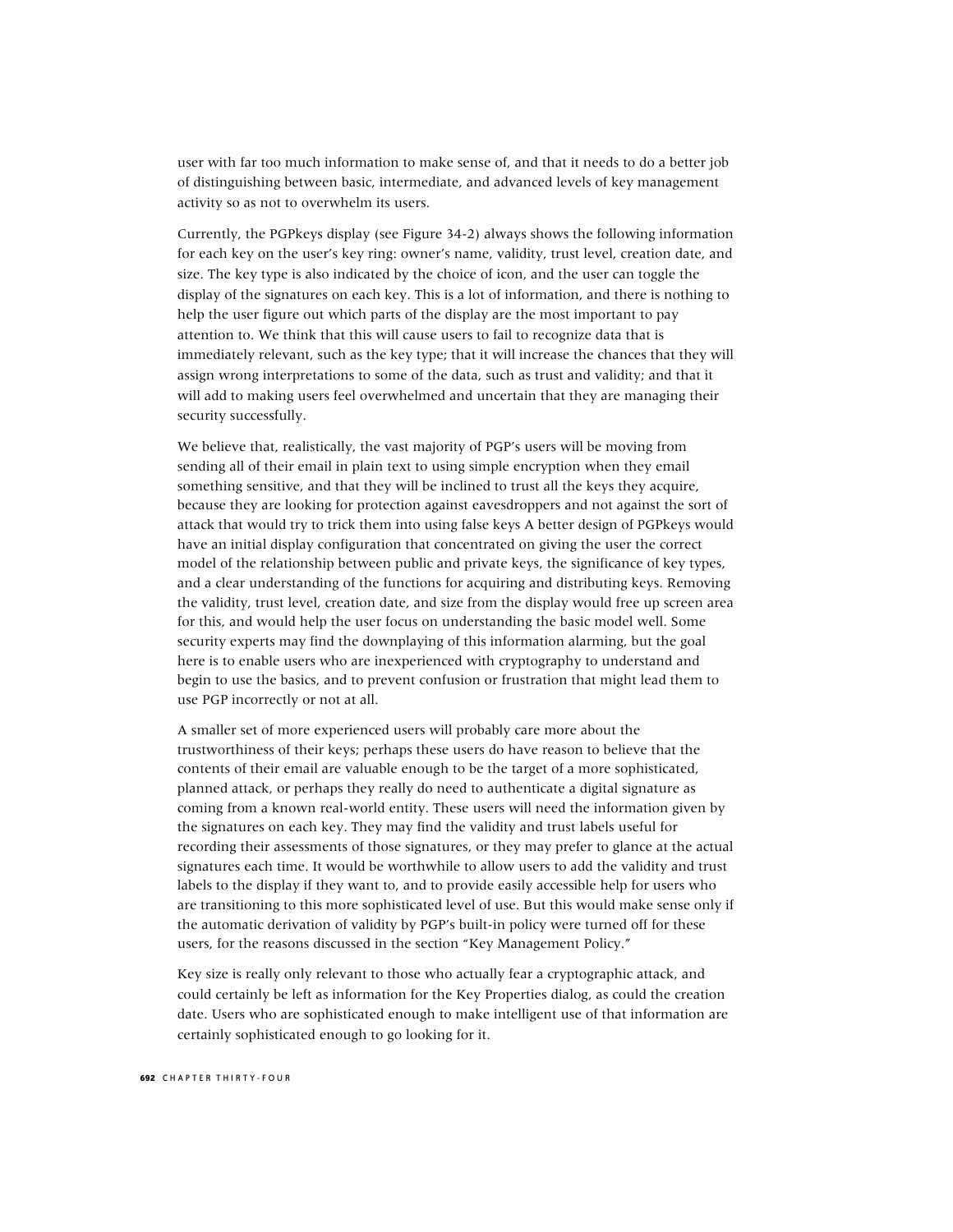# **User Test**

This section describes the purpose, design, and results of the user test.

### **Purpose**

Our user test was designed to evaluate whether PGP 5.0 meets the specific usability standard described in the section "A Usability Standard for PGP." We gave our participants a test scenario that was both plausible and appropriately motivating, and then avoided interfering with their attempts to carry out the security tasks that we gave them.

### **Description**

This section outlines the characteristics of the test design and participants.

#### **Test design**

Our test scenario was that the participant had volunteered to help with a political campaign and had been given the job of campaign coordinator (the party affiliation and campaign issues were left to the participant's imagination, so as not to offend anyone). The participant's task was to send out campaign plan updates to the other members of the campaign team by email, using PGP for privacy and authentication. Because volunteering for a political campaign presumably implies a personal investment in the campaign's success, we hoped that the participants would be appropriately motivated to protect the secrecy of their messages.

Because PGP does not handle email itself, it was necessary to provide the participants with an email handling program to use. We chose to give them Eudora, as that would allow us to also evaluate the success of the Eudora plug-in that is included with PGP. Because we were not interested in testing the usability of Eudora (aside from the PGP plug-in), we gave the participants a brief Eudora tutorial before starting the test, and intervened with assistance during the test if a participant got stuck on something that had nothing to do with PGP.

After briefing the participants on the test scenario and tutoring them on the use of Eudora, we gave them an initial task description, which provided them with a secret message (a proposed itinerary for the candidate), the names and email addresses of the campaign manager and four other campaign team members, and a request to please send the secret message to the five team members in a signed and encrypted email. In order to complete this task, a participant had to generate a key pair, get the team members' public keys, make their own public key available to the team members, type the (short) secret message into an email, sign the email using their private key, encrypt the email using the five team members' public keys, and send the result. In addition, we designed the test so that one of the team members had an RSA key while the others all had Diffie-Hellman/ DSS keys; thus, if a participant encrypted one copy of the message for all five team members (which was the expected interpretation of the task), they would encounter the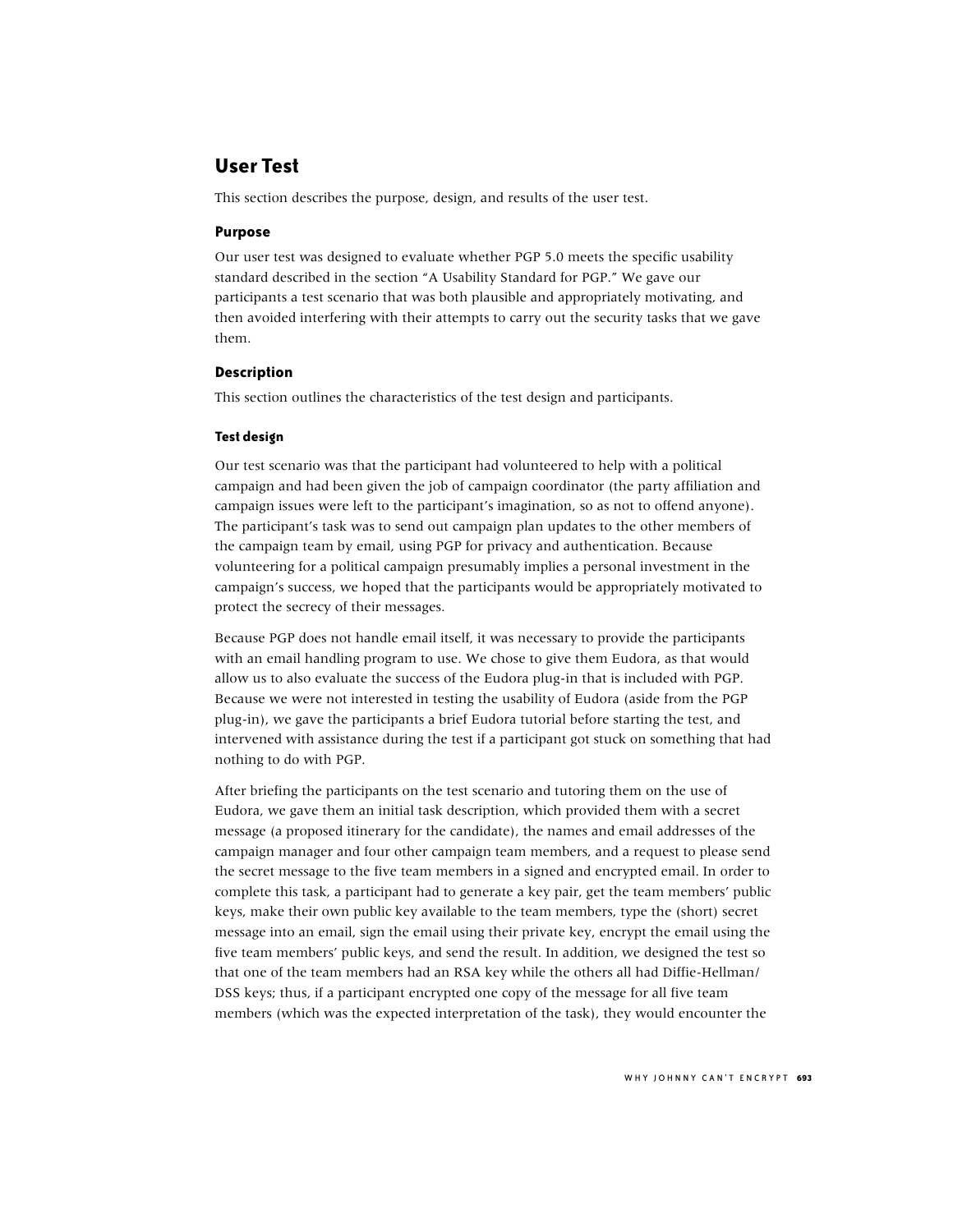mixed key types warning message. Participants were told that after accomplishing that initial task, they should wait to receive email from the campaign team members and follow any instructions they gave.

Each of the five campaign team members was represented by a dummy email account and a key pair: these were accessible to the test monitor through a networked laptop. The campaign manager's private key was used to sign each of the team members' public keys, including her own, and all five of the signed public keys were placed on the default key server at MIT so that they could be retrieved by participant requests.

Under certain circumstances, the test monitor posed as a member of the campaign team and sent email to the participant from the appropriate dummy account. These circumstances were:

- 1. The participant sent email to that team member asking a question about how to do something. In that case, the test monitor sent the minimally informative reply consistent with the test scenario (i.e., the minimal answer that wouldn't make that team member seem hostile or ignorant beyond the bounds of plausibility).17
- 2. The participant sent the secret in a plain-text email. The test monitor then sent email posing as the campaign manager, telling the participant what happened, stressing the importance of using encryption to protect the secrets, and asking the participant to try sending an encrypted test email before going any further. If the participant succeeded in doing so, the test monitor (posing as the campaign manager) then sent an updated secret to the participant in encrypted email and the test proceeded as from the beginning.
- 3. The participant sent email encrypted with the wrong key. The test monitor then sent email posing as one of the team members who had received the email, telling the participant that the team member was unable to decrypt the email and asking whether the participant had used that team member's key to encrypt.
- 4. The participant sent email to a team member asking for that team member's key. The test monitor then posed as that team member and sent the requested key in email.
- 5. The participant succeeded in carrying out the initial task. They were then sent a signed, encrypted email from the test monitor, posing as the campaign manager, with a change for the secret message, in order to test whether they could decrypt and

<sup>17</sup> This aspect of the test may trouble the reader in that different test participants were able to extract different amounts of information by asking questions in email, thus leading to test results that are not as standardized as we might like. However, this is in some sense realistic; PGP is being tested here as a utility for secure communication, and people who use it for that purpose will be likely to ask each other for help with the software as part of that communication. We point out also that the purpose of our test is to locate extreme usability problems, not to compare the performance of one set of participants against another, and that while inaccurately improved performance by a few participants might cause us to fail to identify some usability problems, it certainly would not lead us to identify a problem where none exists.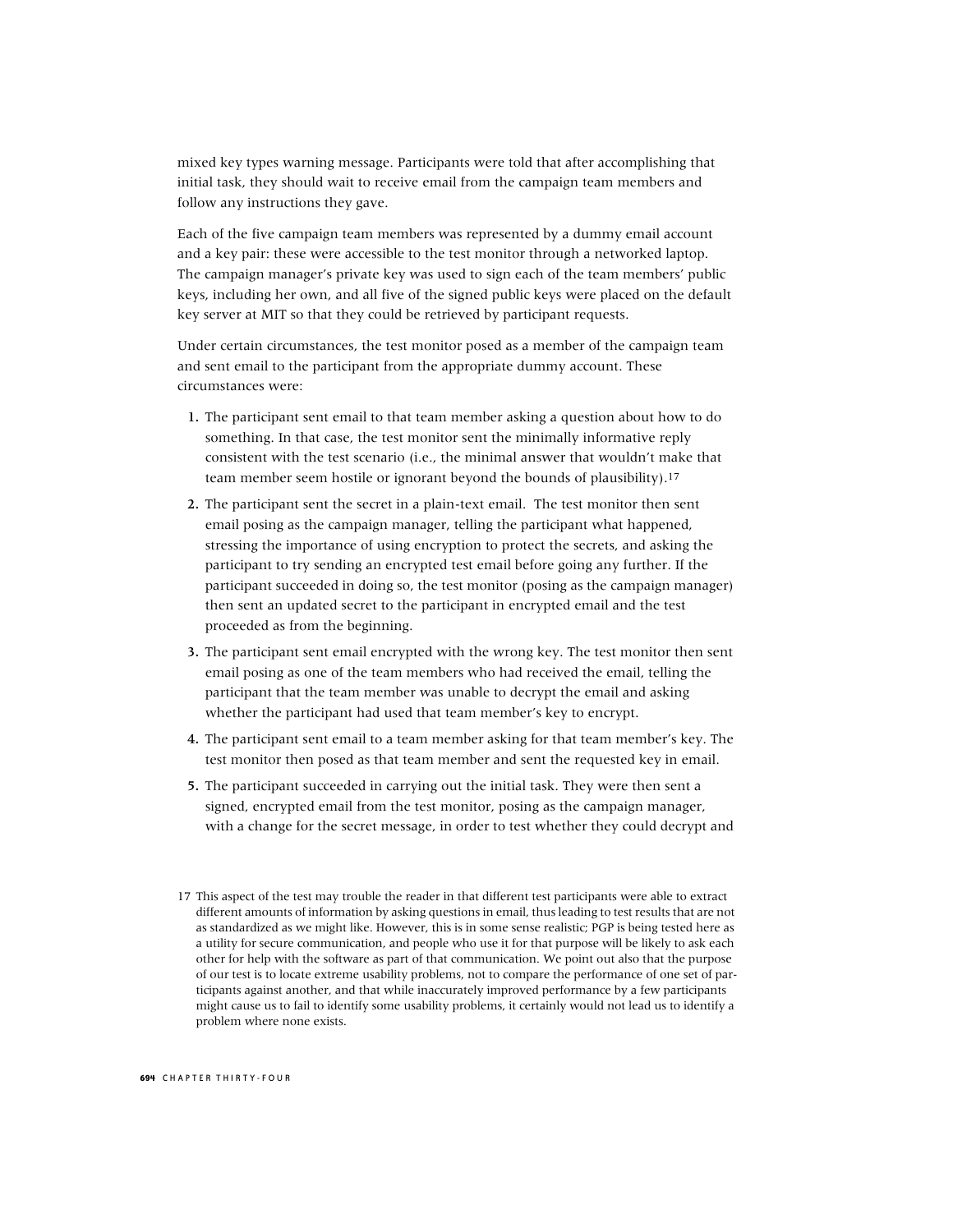read it successfully. If at that point, they had not done so on their own, they received email prompting to remember to back up their key rings and to make a backup revocation certificate, to see if they were able to perform those tasks. If they had not sent a separately encrypted version of the message to the team member with the RSA key, they also received email from the test monitor posing as that team member and complaining that he couldn't decrypt the email message.

6. The participant sent email telling the team member with the RSA key that he should generate a new key or should upgrade his copy of PGP. In that case, the test monitor continued sending email as that team member, saying that he couldn't or didn't want to do those things and asking the participant to please try to find a way to encrypt a copy that he could decrypt.

Each test session lasted for 90 minutes, from the point at which the participant was given the initial task description to the point when the test monitor stopped the session. Manuals for both PGP and Eudora were provided, along with a formatted floppy disk, and participants were told to use them as much as they liked.

### **Participants**

The user test was run with 12 different participants, all of whom were experienced users of email, and none of whom could describe the difference between public and private key cryptography prior to the test sessions. The participants all had attended at least some college, and some had graduate degrees. Their ages ranged from 20 to 49, and their professions were diversely distributed, including graphic artists, programmers, a medical student, administrators, and a writer More detailed information about participant selection and demographics is available in Whitten and Tygar.18

#### **Results**

We summarize the most significant results we observed from the test sessions, again focusing on the usability standard for PGP that we gave in the section "A Usability Standard for PGP." Detailed transcripts of the test sessions are available in Whitten and Tygar.19

#### **Avoiding dangerous errors**

Three of the twelve test participants (P4, P9, and P11) accidentally emailed the secret to the team members without encryption. Two of the three (P9 and P11) realized immediately that they had done so, but P4 appeared to believe that the security was supposed to be transparent to him and that the encryption had taken place. In all three cases, the error occurred while the participants were trying to figure out the system by exploring.

- 18 Whitten and Tygar.
- 19 Whitten and Tygar.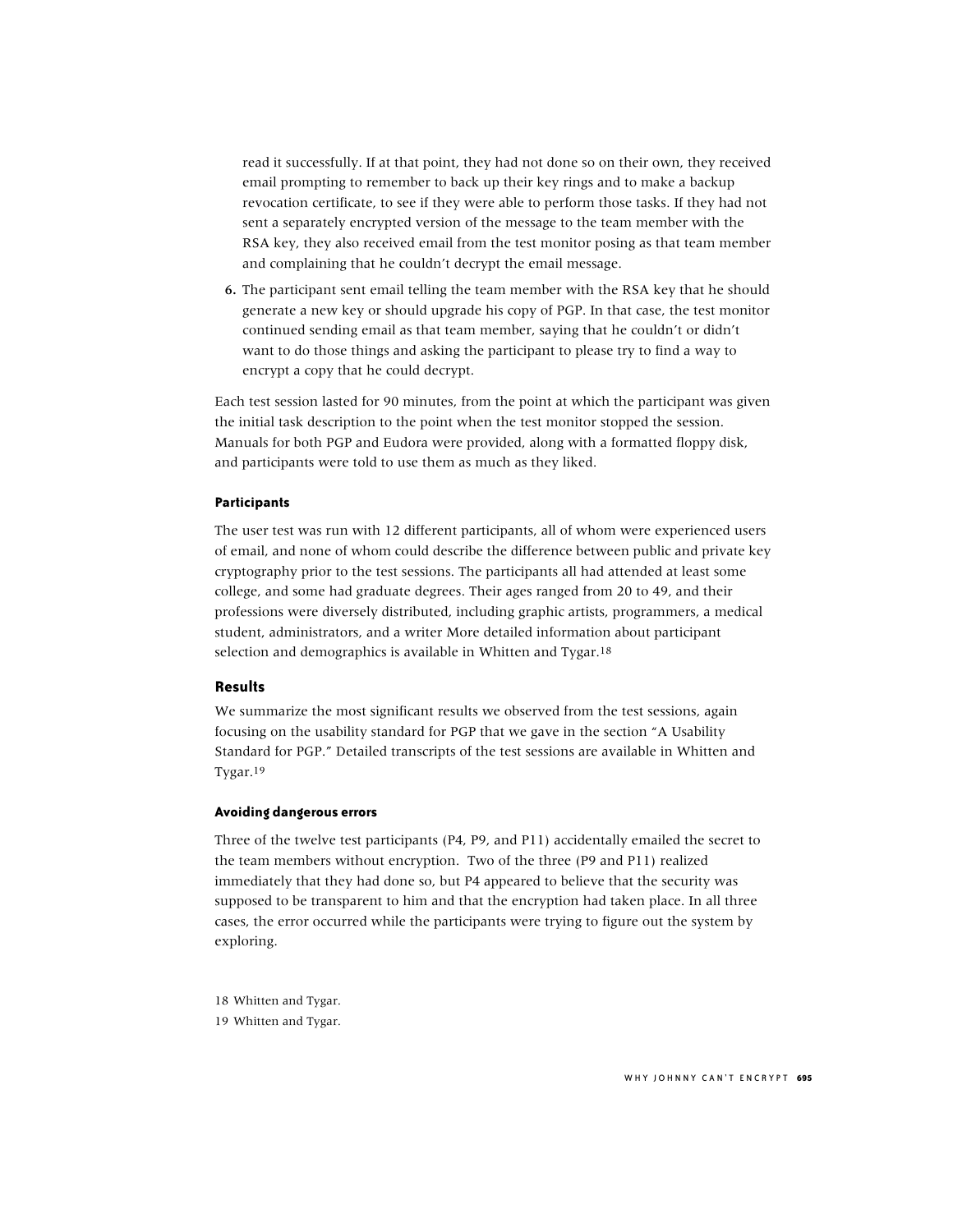One participant (P12) forgot her passphrase during the course of the test session and had to generate a new key pair. Participants tended to choose passphrases that could have been standard passwords, 8 to 10 characters long and without spaces.

#### **Figuring out how to encrypt with any key**

One of the twelve participants (P4) was unable to figure out how to encrypt at all. He kept attempting to find a way to "turn on" encryption, and at one point believed that he had done so by modifying the settings in the Preferences dialog in PGPkeys. Another of the 12 (P2) took more than 30 minutes<sup>20</sup> to figure out how to encrypt, and the method he finally found required a reconfiguration of PGP (to make it display the PGPMenu inside Eudora). Another (P3) spent 25 minutes sending repeated test messages to the team members to see if she had succeeded in encrypting them (without success), and finally succeeded only after being prompted to use the PGP Plug-In buttons.

#### **Figuring out the correct key to encrypt with**

Among the 11 participants who figured out how to encrypt, failure to understand the public key model was widespread. Seven participants (P1, P2, P7, P8, P9, P10, and P11) used only their own public keys to encrypt email to the team members. Of those seven, only P8 and P10 eventually succeeded in sending correctly encrypted email to the team members before the end of the 90-minute test session (P9 figured out that she needed to use the campaign manager's public key, but then sent email to the entire team encrypted only with that key), and they did so only after they had received fairly explicit email prompting from the test monitor posing as the team members. P1, P7, and P11 appeared to develop an understanding that they needed the team members' public keys (for P1 and P11, this was also after they had received prompting email), but still did not succeed at correctly encrypting email. P2 never appeared to understand what was wrong, even after twice receiving feedback that the team members could not decrypt his email.

Another of the 11 (P5) so completely misunderstood the model that he generated key pairs for each team member rather than for himself, and then attempted to send the secret in an email encrypted with the five public keys he had generated. Even after receiving feedback that the team members were unable to decrypt his email, he did not manage to recover from this error.

### **Decrypting an email message**

Five participants (P6, P8, P9, P10, and P12) received encrypted email from a team member (after successfully sending encrypted email and publicizing their public keys). P10 tried for 25 minutes but was unable to figure out how to decrypt the email. P9

**696** CHAPTER THIRTY-FOUR

<sup>20</sup> This is measured as time the participant spent working on the specific task of encrypting a message, and does not include time spent working on getting keys, generating keys, or otherwise exploring PGP and Eudora.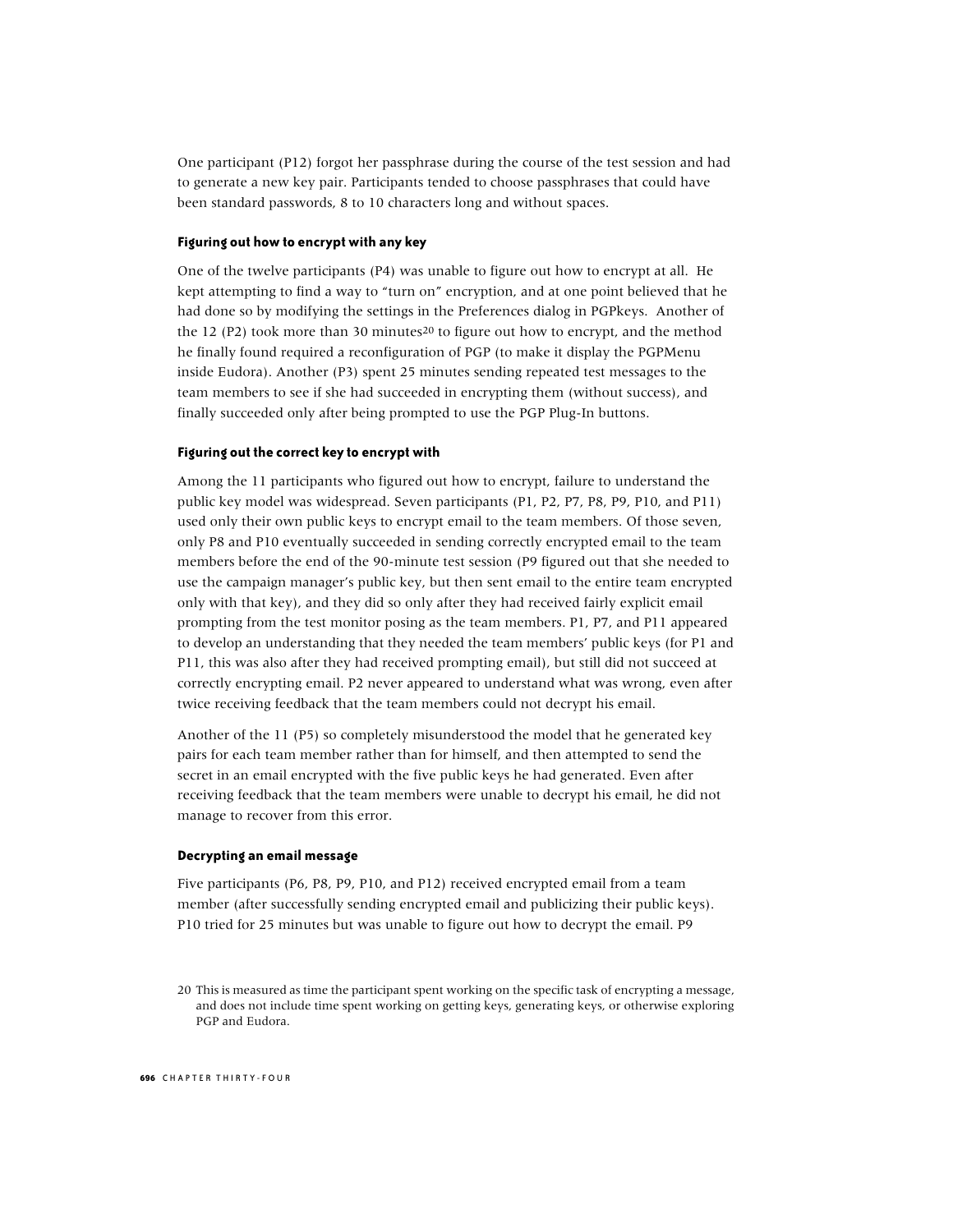mistook the encrypted message block for a key, and emailed the team member who sent it to ask if that was the case; after the test monitor sent a reply from the team member saying that no key had been sent and that the block was just the message, she was then able to decrypt it successfully. P6 had some initial difficulty viewing the results after decryption, but recovered successfully within 10 minutes. P8 and P12 were able to decrypt without any problems.

#### **Publishing the public key**

Ten of the twelve participants were able to successfully make their public keys available to the team members; the other two (P4 and P5) had so much difficulty with earlier tasks that they never addressed key distribution. Of those ten, five (P1, P2, P3, P6, and P7) sent their keys to the key server, three (P8, P9, and P10) emailed their keys to the team members, and P11 and P12 did both P3, P9, and P10 publicized their keys only after being prompted to do so by email from the test monitor posing as the campaign manager.

The primary difficulty that participants appeared to experience when attempting to publish their keys involved the iconic representation of their key pairs in PGPkeys. P1, P11, and P12 all expressed confusion about which icons represented their public keys and which their private keys, and were disturbed by the fact that they could only select the key pair icon as an indivisible unit; they feared that if they then sent their selection to the key server, they would be accidentally publishing their private keys. Also, P7 tried and failed to email her public key to the team members; she was confused by the directive to "paste her key into the desired area" of the message, thinking that it referred to some area specifically demarcated for that purpose that she was unable to find.

#### **Getting other people's public keys**

Eight of the twelve participants (P1, P3, P6, P8, P9, P10, P11, and P12) successfully got the team members' public keys; all of the eight used the key server to do so. Five of the eight (P3, P8, P9, P10, and P11) received some degree of email prompting before they did so. Of the four who did not succeed, P2 and P4 never seemed aware that they needed to get the team members' keys; P5 was so confused about the model that he generated keys for the team members instead; and P7 spent 15 minutes trying to figure out how to get the keys but ultimately failed.

P7 gave up on using the key server after one failed attempt in which she tried to retrieve the campaign manager's public key but got nothing back (perhaps because she mistyped the name). P1 spent 25 minutes trying and failing to import a key from an email message; he copied the key to the clipboard but then kept trying to decrypt it rather than import it. P12 also had difficulty trying to import a key from an email message: the key was one she already had in her key ring, and when her copy-and-paste of the key failed to have any effect on the PGPkeys display, she assumed that her attempt had failed and kept trying. Eventually, she became so confused that she began trying to decrypt the key instead.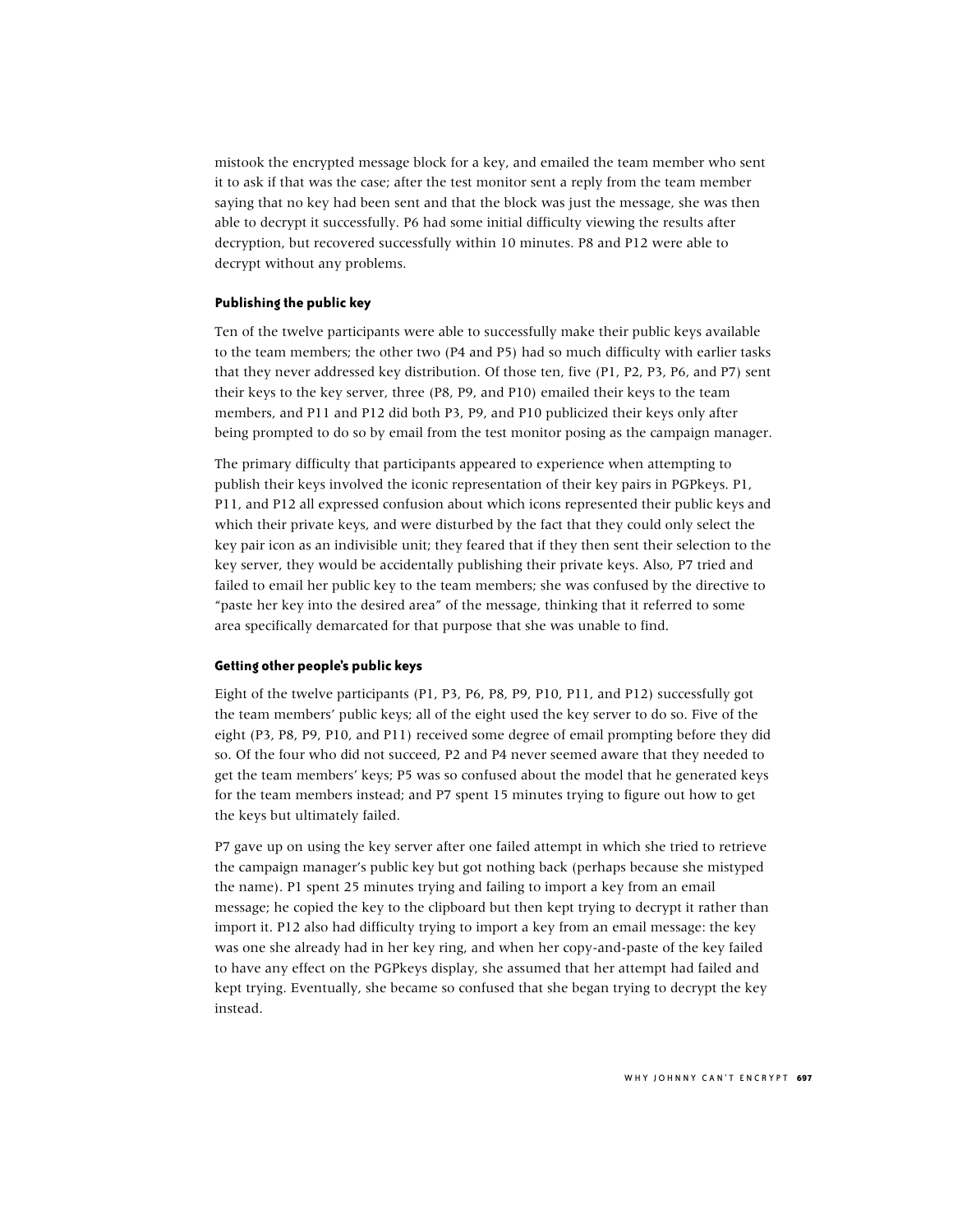#### **Handling the mixed key types problem**

Four participants (P6, P8, P10, and P12) eventually managed to send correctly encrypted email to the team members (P3 sent a correctly encrypted email to the campaign manager, but not to the whole team). P6 sent an individually encrypted message to each team member to begin with, so the mixed key types problem did not arise for him. The other three received a reply email from the test monitor posing as the team member with an RSA key, complaining that he was unable to decrypt their email.

P8 successfully employed the solution of sending that team member an email encrypted only with his own key. P10 explained the cause of the problem correctly in an email to that team member, but didn't manage to offer a solution. P12 half understood, initially believing that the problem was due to the fact that her own key pair was Diffie-Hellman/ DSS, and attempting to generate herself an RSA key pair as a solution. When she found herself unable to do that, she then decided that maybe the problem was just that she had a corrupt copy of that team member's public key, and began trying in various ways to get a good copy of it. She was still trying to do so at the end of the test session.

### **Signing an email message**

All of the participants who were able to send an encrypted email message were also able to sign the message (although in the case of P5, he signed using key pairs that he had generated for other people). It was unclear whether they assigned much significance to doing so, beyond the fact that it had been requested as part of the task description.

#### **Verifying a signature on an email message**

Again, all of the participants who were able to decrypt an email message were by default also verifying the signature on the message, because the only decryption operation available to them includes verification. Whether they were aware that they were doing so, or paid any attention to the verification result message, is not something we were able to determine from this test.

#### **Creating a backup revocation certificate**

We would have liked to know whether the participants were aware of the good reasons to make a backup revocation certificate and were able to figure out how to do so successfully. Regrettably, this was very difficult to test for. We settled for direct prompting to make a backup revocation certificate, for participants who managed to successfully send encrypted email and decrypt a reply (P6, P8, and P12).

In response to this prompting, P6 generated a test key pair and then revoked it, without sending either the key pair or its revocation to the key server. He appeared to think that he had completed the task successfully. P8 backed up her key rings, revoked her key, then sent email to the campaign manager saying she didn't know what to do next. P12 ignored the prompt, focusing on another task.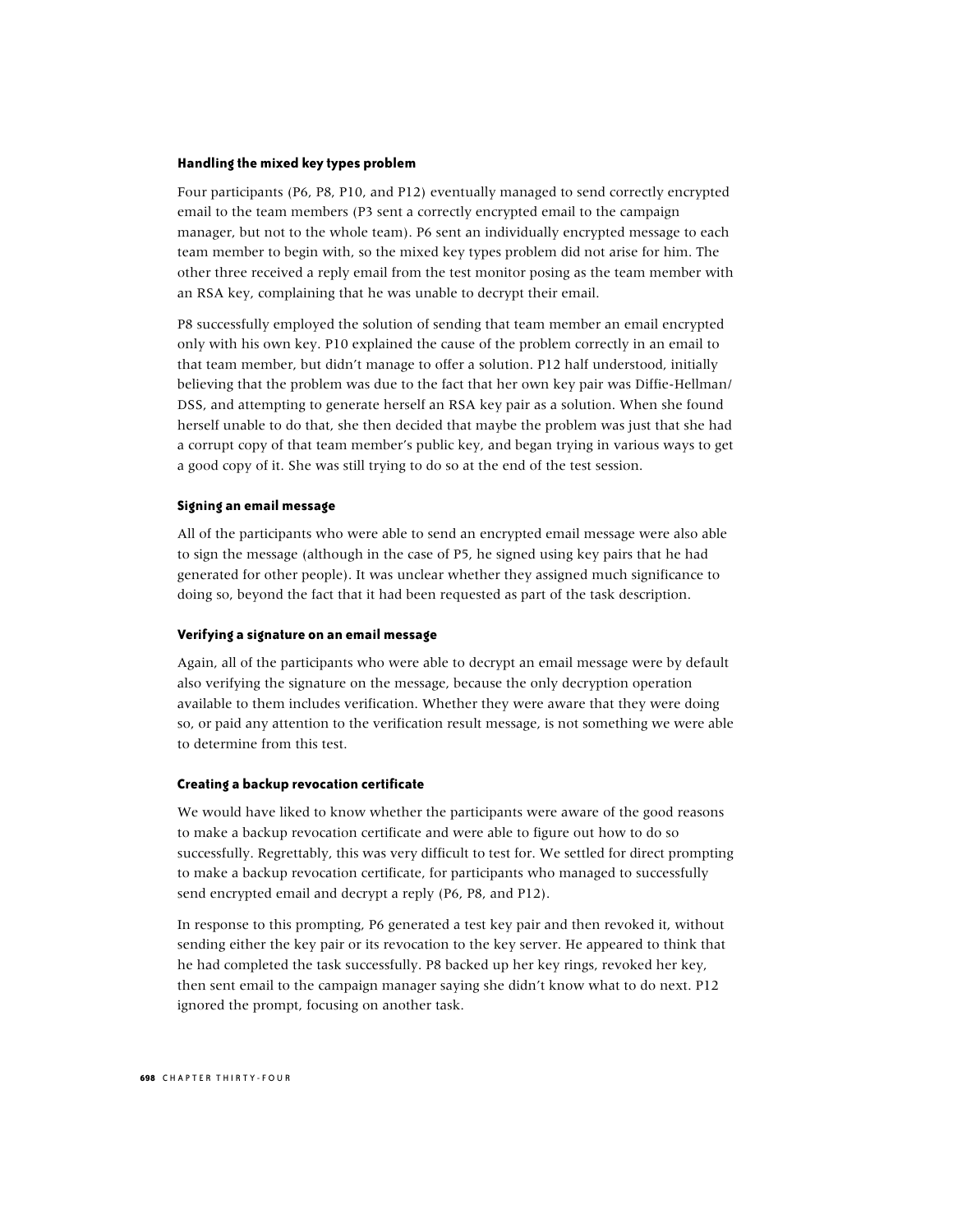#### **Deciding whether to trust keys from the key server**

Of the eight participants who got the team members' public keys, only three (P1, P6, and P11) expressed some concern over whether they should trust the keys. P1's worry was expressed in the last five minutes of his test session, so he never got beyond that point. P6 noted aloud that the team members' keys were all signed by the campaign manager's key, and took that as evidence that they could be trusted. P11 expressed great distress over not knowing whether she should trust the keys, and got no further in the remaining 10 minutes of her test session. None of the three made use of the validity and trust labeling provided by PGPkeys.

# **Conclusion**

This section summarizes the conclusions of our case study.

### **Failure of Standard Interface Design**

The results seen in our case study support our hypothesis that the standard model of user interface design, represented here by PGP 5.0, is not sufficient to make computer security usable for people who are not already knowledgeable in that area. Our 12 test participants were generally educated and experienced at using email, yet only one-third of them were able to use PGP 5.0 to correctly sign and encrypt an email message when given 90 minutes in which to do so. Furthermore, one-quarter of them accidentally exposed the secret they were meant to protect in the process, by sending it in email they thought they had encrypted but had not.

In the earlier section "Defining Usability for Security," we defined usability for security in terms of four necessary qualities, which translate directly to design priorities. PGP 5.0's user interface fails to enable effective security where it is not designed in accordance with those priorities: test participants did not understand the public key model well enough to know that they must get public keys for people to whom they wish to send secure email; many who knew that they needed to get a key or to encrypt still had substantial difficulties in figuring out how to do so; some erroneously sent secrets in plain text, thinking that they had encrypted; and many expressed frustration and unhappiness with the experience of trying to use PGP 5.0, to the point where it is unlikely that they would have continued to use it in the real world.

All this failure is despite the fact that PGP 5.0 is attractive, with basic operations neatly represented by buttons with labels and icons, and pull-down menus for the rest, and despite the fact that it is simple to use for those who already understand the basic models of public key cryptography and digital signature-based trust. Designing security that is usable enough to be effective for those who don't already understand it must thus require something more.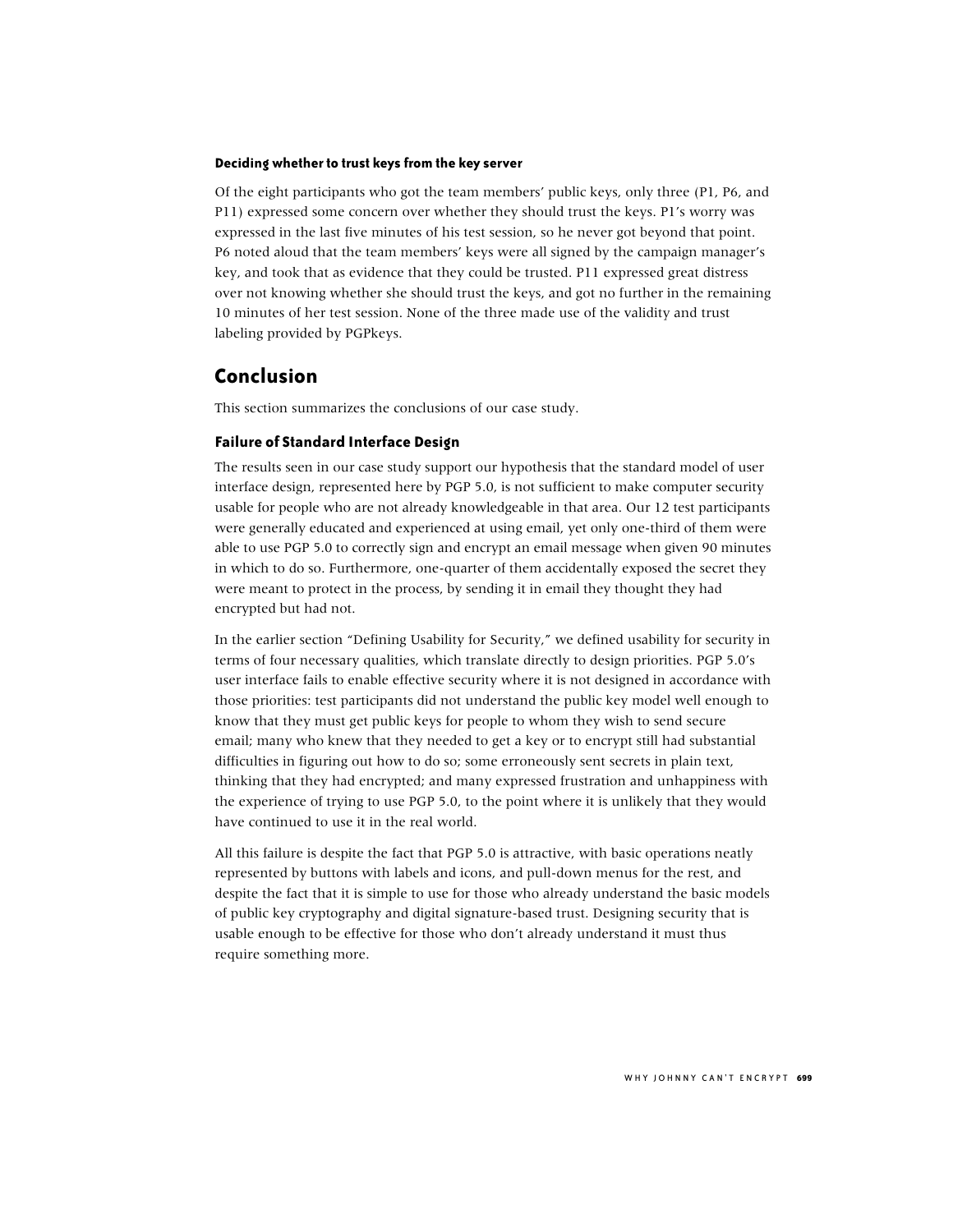#### **Usability Evaluation for Security**

Because usable security requires user interface design priorities that are not the same as those of general consumer software, it likewise requires usability evaluation methods that are appropriate to testing whether those priorities have been sufficiently achieved. Standard usability evaluation methods, simplistically applied, may treat security functions as if they were primary rather than secondary goals for the user, leading to faulty conclusions. A body of public work on usability evaluation in a security context would be extremely valuable, and will almost certainly have to come from research sources, as software developers are not eager to make public the usability flaws they find in their own products.

In our own work, which has focused on personal computer users who have little initial understanding of security, we have assigned a high value to learnability, and thus have found cognitive walkthrough to be a natural evaluation technique. Other techniques may be more appropriate for corporate or military users, but are likely to need similar adaptation to the priorities appropriate for security. In designing appropriate user tests, it may be valuable to look to other fields in which there is an established liability for consumer safety; such fields are more likely to have a body of research on how best to establish whether product designs successfully promote safe modes of use.

#### **Toward Better Design Strategies**

The detailed findings in our case study suggest several design strategies for more usable security, which we are pursuing in our ongoing work. To begin with, it is clear that there is a need to communicate an accurate conceptual model of the security to the user as quickly as possible. The smaller and simpler that conceptual model is, the more plausible it will be that we can succeed in doing so. We thus are investigating pragmatic ways of paring down security functionality to that which is truly necessary and appropriate to the needs of a given demographic, without sacrificing the integrity of the security offered to the user.

After a minimal yet valid conceptual model of the security has been established, it must be communicated to the user, more quickly and effectively than has been necessary for conceptual models of other types of software. We are investigating several strategies for accomplishing this, including the possibility of carefully crafting interface metaphors to match security functionality at a more demanding level of accuracy.

In addition, we are looking to current research in educational software for ideas on how best to guide users through learning to manage their security. We do not believe that home users can be made to cooperate with extensive tutorials, but we are investigating gentler methods for providing users with the right guidance at the right time, including how best to make use of warning messages, wizards, and other interactive tools.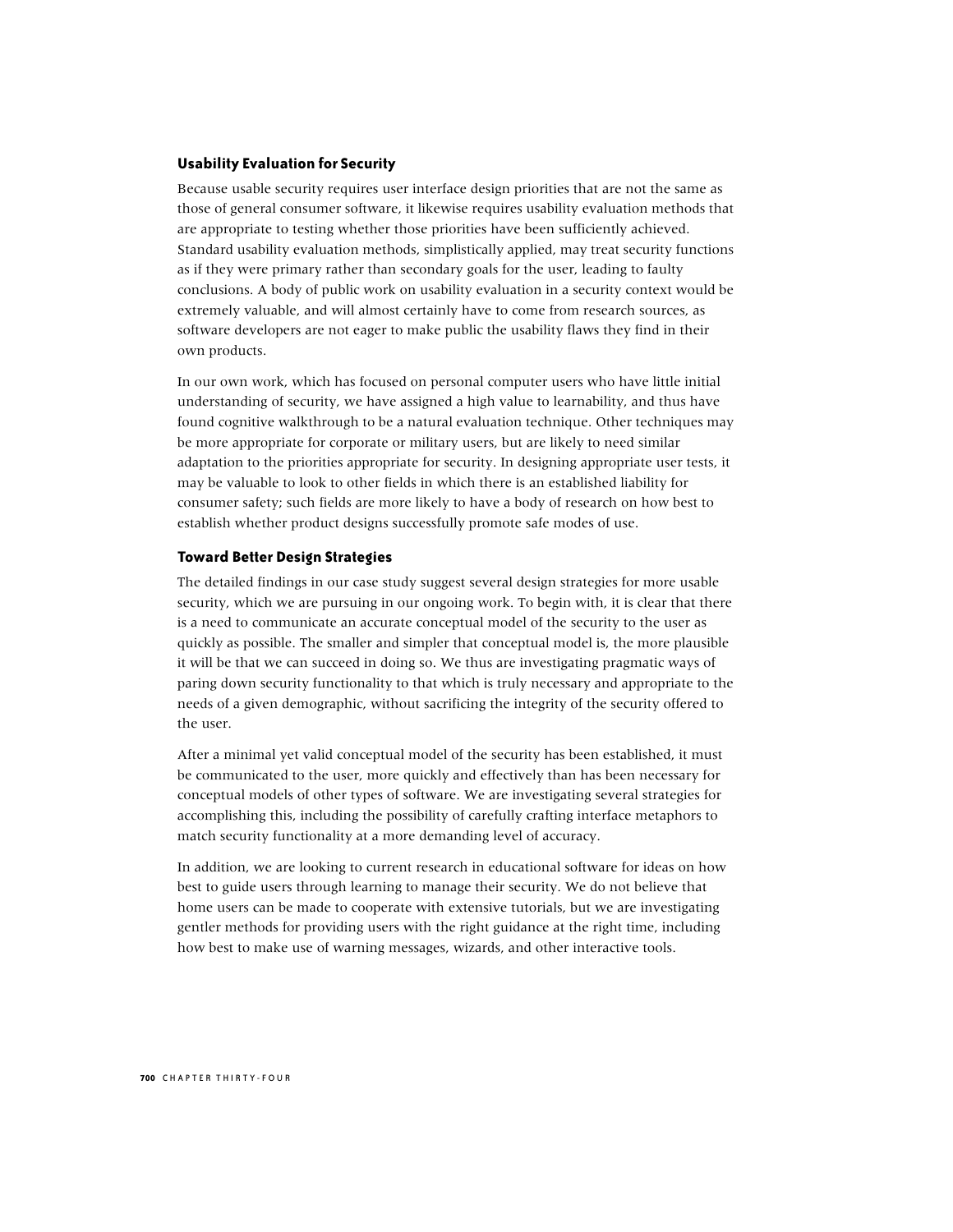# **Related Work**

We have found very little published research to date on the problem of usability for security. Of what does exist, the most prominent example is the Adage project,  $2^{1}$ ,  $2^{2}$ which is described as a system designed to handle authorization policies for distributed applications and groups. Usability was a major design goal in Adage, but it is intended for use by professional system administrators who already possess a high level of expertise, and as such it does not address the problems posed in making security effectively usable by a more general population. Work has also been done on the related issue of usability for safety-critical systems,<sup>23</sup> like those that control aircraft or manufacturing plants, but we may hope that unlike the users of personal computer security, users of those systems will be carefully selected and trained.

Ross Anderson discusses the effects of user noncompliance on security,24 and Don Davis analyzes the unrealistic expectations that public key–based security systems often place on users.25 Beyond that, we know of only one paper on usability testing of a database authentication routine,26 and some brief discussion of the security and privacy issues inherent in computer-supported collaborative work.27 John Howard's thesis28 provides interesting analyses of the security incidents reported to CERT29 between 1989 and 1995, but focuses more on the types of attacks than on the causes of the vulnerabilities that those attacks exploited, and represents only incidents experienced by entities sophisticated enough to report them to CERT.

# **Acknowledgments**

We thank Robert Kraut for helpful advice on the design of our user test. This work was supported in part by the National Science Foundation and the United States Postal Service.

The contents of this publication are solely the responsibility of the authors.

- 21 The Open Group Research Institute, *Adage System Overview*; published on the Web in July 1998.
- 22 Mary Ellen Zurko and Richard T. Simon, *User-Centered Security*, New Security Paradigms Workshop (1996).
- 23 Nancy G. Leveson, *Safeware: System Safety and Computers* (Reading, MA: Addison Wesley, 1995).
- 24 Ross Anderson, "Why Cryptosystems Fail," *Communications of the ACM* 37:11, 1994.
- 25 Don Davis, "Compliance Defects in Public-Key Cryptography," *Proceedings of the 6th USENIX Security Symposium* (1996).
- 26 Clare-Marie Karat, "Iterative Usability Testing of a Security Application," *Proceedings of the Human Factors Society 33rd Annual Meeting* (1989).
- 27 HongHai Shen and Prasun Dewan, "Access Control for Collaborative Environments," *Proceedings of CSCW '92*.
- 28 John D. Howard, *An Analysis of Security Incidents on the Internet 1989-1995*, Ph.D. Thesis, Carnegie Mellon University (1997).
- 29 CERT is the Computer Emergency Response Team formed by the Defense Advanced Research Projects Agency, located at Carnegie Mellon University.